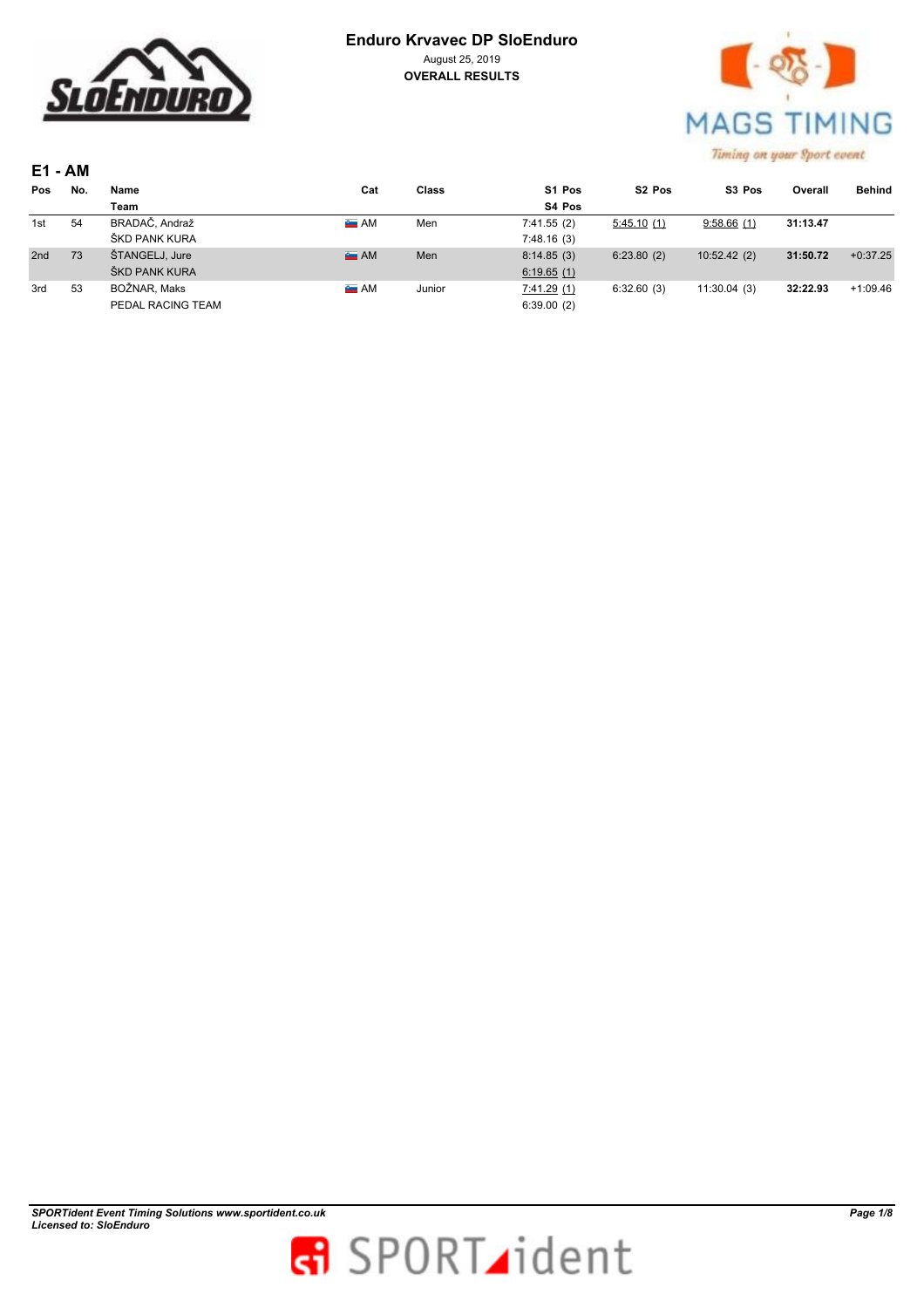



| $E1 - EL$      |                           |               |              |            |                    |                    |            |                                            |
|----------------|---------------------------|---------------|--------------|------------|--------------------|--------------------|------------|--------------------------------------------|
| No.            | Name                      | Cat           | <b>Class</b> | S1 Pos     | S <sub>2</sub> Pos | S <sub>3</sub> Pos | Overall    | <b>Behind</b>                              |
|                | Team                      |               |              | S4 Pos     |                    |                    |            |                                            |
| 6              | MARKIČ, Jan               | A EL          | Men          | 6:38.64(3) | 5:23.15(1)         | 8:54.93(1)         | 26:08.07   |                                            |
|                | ŠKTD AVČE                 |               |              | 5:11.35(2) |                    |                    |            |                                            |
| 15             | STRES, Sebastjan          | <b>ALL</b>    | Master 2     | 6:32.35(2) | 5:27.04(3)         | 9:19.65(3)         | 26:29.74   | $+0:21.67$                                 |
|                | <b>KAMPLC RACING TEAM</b> |               |              | 5:10.70(1) |                    |                    |            |                                            |
| 25             | KRAŠOVEC, Tim             | ên EL         | Men          | 6:40.60(4) | 5:24.83(2)         | 9:11.63(2)         | 26:50.16   | $+0:42.09$                                 |
|                | <b>WOLF RACING TEAM</b>   |               |              | 5:33.10(4) |                    |                    |            |                                            |
| 17             | <b>BERGINC, Matic</b>     | <b>ALL</b>    | Men          | 6:49.25(6) | 5:34.60(4)         | 9:41.39(4)         | 27:38.24   | $+1:30.17$                                 |
|                | RAJD LJUBLJANA            |               |              | 5:33.00(3) |                    |                    |            |                                            |
| 56             | ŠTUCIN, Jan               | án El         | Men          | 6:46.14(5) | 5:38.53(5)         | 9:48.00(5)         | 27:56.42   | $+1:48.35$                                 |
|                | PEDAL RACING TEAM         |               |              | 5:43.75(6) |                    |                    |            |                                            |
| 21             | MOČILNIK, Jaka            | <b>Get EL</b> | Men          | 7:02.14(7) | 5:45.56(6)         | 10:22.85(6)        | 28:48.55   | $+2:40.48$                                 |
|                | ENERGIJATEAM.COM          |               |              | 5:38.00(5) |                    |                    |            |                                            |
| 78             | PILIH, Kristijan          | án EL         | Master 1     | 7:35.04(8) | 6:03.63(7)         | 17:18.06(7)        | 36:53.96   | $+10:45.89$                                |
|                | <b>KAMPLC RACING TEAM</b> |               |              | 5:57.23(7) |                    |                    |            |                                            |
| $\overline{4}$ | HUTH, Nejc                | <b>ALL</b>    | Men          | 6:03.29(1) |                    |                    | <b>DNF</b> |                                            |
|                | ENERGIJATEAM.COM          |               |              |            |                    |                    |            |                                            |
|                |                           |               |              |            |                    |                    |            | constraints over their change in the track |

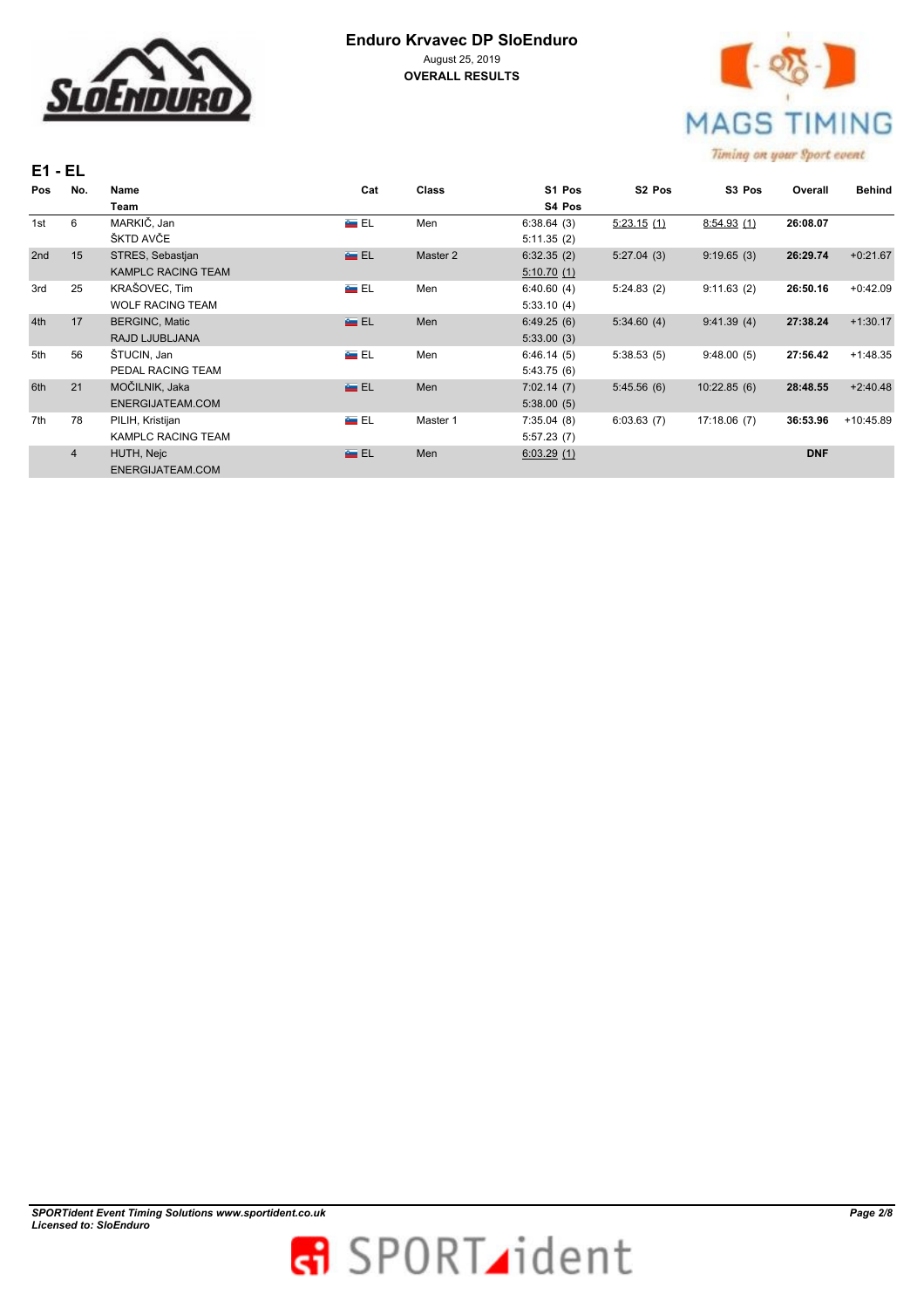



| E1 - M 1         |     |                           |             |          |             |                    |               |          |               |
|------------------|-----|---------------------------|-------------|----------|-------------|--------------------|---------------|----------|---------------|
| Pos              | No. | Name                      | Cat         | Class    | S1 Pos      | S <sub>2</sub> Pos | S3 Pos        | Overall  | <b>Behind</b> |
|                  |     | <b>Team</b>               |             |          | S4 Pos      |                    |               |          |               |
| 1st              | 24  | TANCIK, Jaka              | $\sim$ M 1  | Master 1 | 6:46.55(3)  | 5:21.76(1)         | 9:19.25(1)    | 26:48.38 |               |
|                  |     | ENERGIJATEAM.COM          |             |          | 5:20.82(1)  |                    |               |          |               |
| 2nd              | 79  | ČERNIGOJ, Blaž            | M1          | Master 1 | 6:41.89(2)  | 5:33.75(2)         | 9:27.82(2)    | 27:09.81 | $+0:21.43$    |
|                  |     | <b>KAMPLC RACING TEAM</b> |             |          | 5:26.35(3)  |                    |               |          |               |
| 3rd              | 57  | ČERNILOGAR, Nejc          | <b>M1</b>   | Master 1 | 6:37.55(1)  | 5:42.05(8)         | 9:32.24(3)    | 27:14.51 | $+0:26.13$    |
|                  |     | ENERGIJATEAM.COM          |             |          | 5:22.67(2)  |                    |               |          |               |
| 4th              | 14  | POTOČIN, Mitja            | M1          | Master 1 | 7:02.00(5)  | 5:35.02(3)         | 9:37.55(5)    | 27:43.04 | $+0.54.66$    |
|                  |     | <b>KD HRASTNIK</b>        |             |          | 5:28.47(4)  |                    |               |          |               |
| 5th              | 28  | FINK, Marko               | M1          | Master 1 | 7:00.10(4)  | 5:37.92(4)         | 9:45.06(6)    | 28:03.76 | $+1:15.38$    |
|                  |     | ŠKD PANK KURA             |             |          | 5:40.68(6)  |                    |               |          |               |
| 6th              | 40  | BAČNAR, Janko             | M1          | Master 1 | 7:05.55(7)  | 5:44.20(10)        | 9:59.55(9)    | 28:20.20 | $+1:31.82$    |
|                  |     | PEDAL RACING TEAM         |             |          | 5:30.90(5)  |                    |               |          |               |
| 7th              | 76  | HOLC, Andrej              | M1          | Master 1 | 7:12.50(9)  | 5:43.21(9)         | 9:34.83(4)    | 28:22.26 | $+1:33.88$    |
|                  |     | B.V.G. GULČ - BTS COMPANY |             |          | 5:51.72(9)  |                    |               |          |               |
| 8th              | 81  | MUZGA, Jernej             | <b>EM 1</b> | Master 1 | 7:03.80(6)  | 5:39.42(6)         | 10:06.78 (10) | 28:35.41 | $+1:47.03$    |
|                  |     | <b>MTB TRBOVLJE</b>       |             |          | 5:45.41(7)  |                    |               |          |               |
| 9th              | 77  | PRAČEK, Janez             | <b>M1</b>   | Master 1 | 7:25.50(12) | 5:41.65(7)         | 9:50.79(8)    | 28:48.28 | $+1:59.90$    |
|                  |     | <b>KAMPLC RACING TEAM</b> |             |          | 5:50.34(8)  |                    |               |          |               |
| 10 <sub>th</sub> | 59  | MESEC, Rožle              | <b>EM1</b>  | Master 1 | 7:21.25(11) | 5:38.63(5)         | 9:49.50(7)    | 29:01.02 | $+2:12.64$    |
|                  |     | RAJD LJUBLJANA            |             |          | 6:11.64(11) |                    |               |          |               |
| 11th             | 58  | RESMAN, Primož            | M1          | Master 1 | 7:06.70(8)  | 5:54.54(11)        | 10:32.25(11)  | 29:26.58 | $+2:38.20$    |
|                  |     | <b>KK ZAVRŠNICA</b>       |             |          | 5:53.09(10) |                    |               |          |               |
| 12th             | 44  | SPRUK, Miha               | M1          | Master 1 | 7:14.39(10) | 5:56.53(12)        | 10:49.53 (12) | 30:23.58 | $+3:35.20$    |
|                  |     | <b>CALCIT BIKE TEAM</b>   |             |          | 6:23.13(12) |                    |               |          |               |

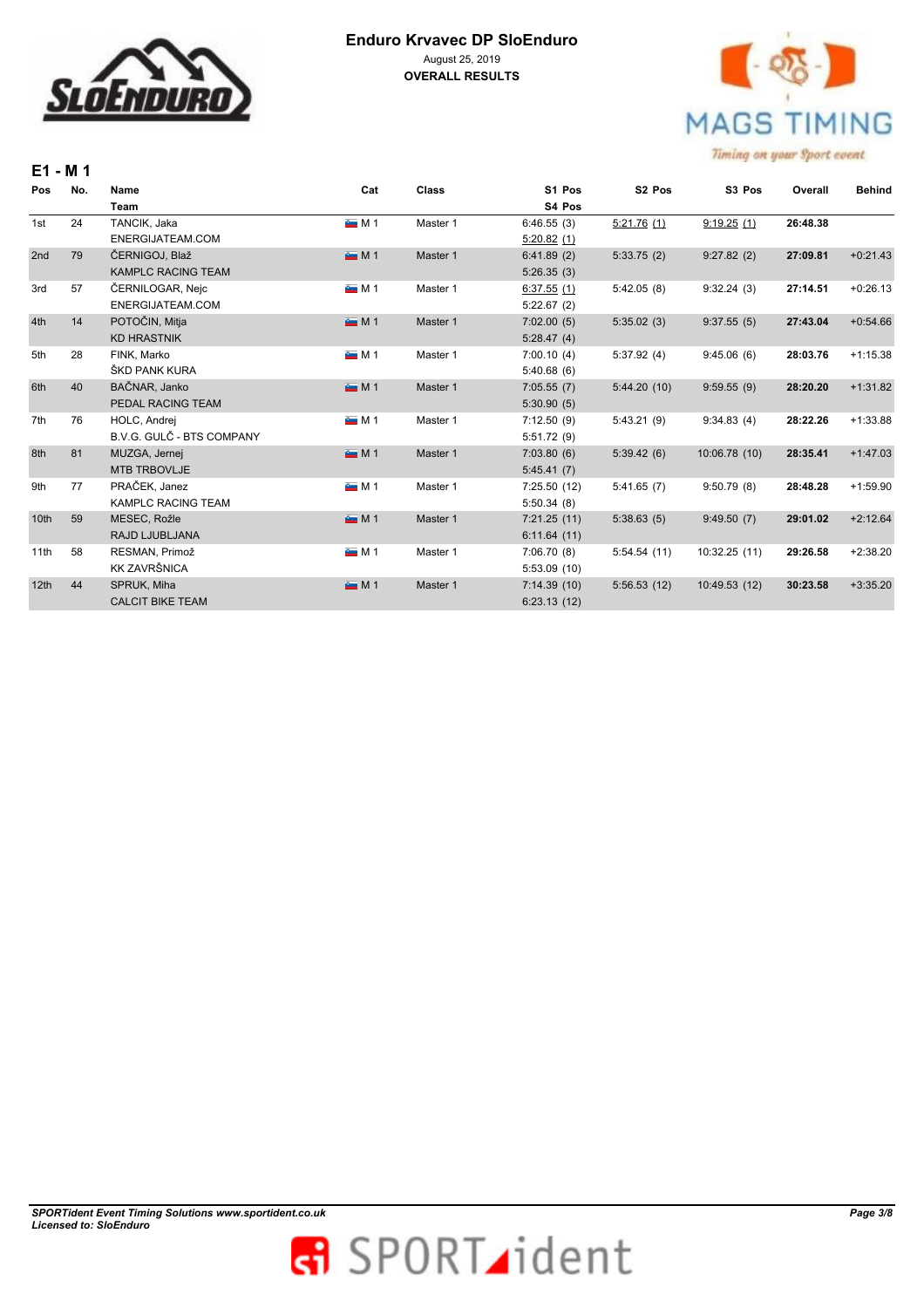



|     | E1 - M 2 |                           |                |          |            |                    | a second come of states of the come of the state of |          |               |
|-----|----------|---------------------------|----------------|----------|------------|--------------------|-----------------------------------------------------|----------|---------------|
| Pos | No.      | Name                      | Cat            | Class    | S1 Pos     | S <sub>2</sub> Pos | S <sub>3</sub> Pos                                  | Overall  | <b>Behind</b> |
|     |          | Team                      |                |          | S4 Pos     |                    |                                                     |          |               |
| 1st | 82       | OGRIS, Uroš               | M <sup>2</sup> | Master 2 | 7:31.64(4) | 5:47.55(1)         | 9:48.84(1)                                          | 28:48.98 |               |
|     |          | <b>MTB KLUB KRANJ</b>     |                |          | 5:40.95(1) |                    |                                                     |          |               |
| 2nd | 27       | PROSEN, Marko             | M <sup>2</sup> | Master 2 | 7:15.55(1) | 6:00.93(3)         | 10:33.15(2)                                         | 29:45.39 | $+0:56.41$    |
|     |          | <b>KAMPLC RACING TEAM</b> |                |          | 5:55.76(2) |                    |                                                     |          |               |
| 3rd | 52       | BELINGAR, Branko          | M <sub>2</sub> | Master 2 | 7:20.64(3) | 5:53.20(2)         | 10:35.40(3)                                         | 30:10.64 | $+1:21.66$    |
|     |          | ŠKTD AVčE                 |                |          | 6:21.40(4) |                    |                                                     |          |               |
| 4th | 26       | NAGODE, Grega             | M <sup>2</sup> | Master 2 | 7:17.04(2) | 6:13.38(4)         | 11:41.30(4)                                         | 31:20.65 | $+2:31.67$    |
|     |          | ENERGIJATEAM.COM          |                |          | 6:08.93(3) |                    |                                                     |          |               |

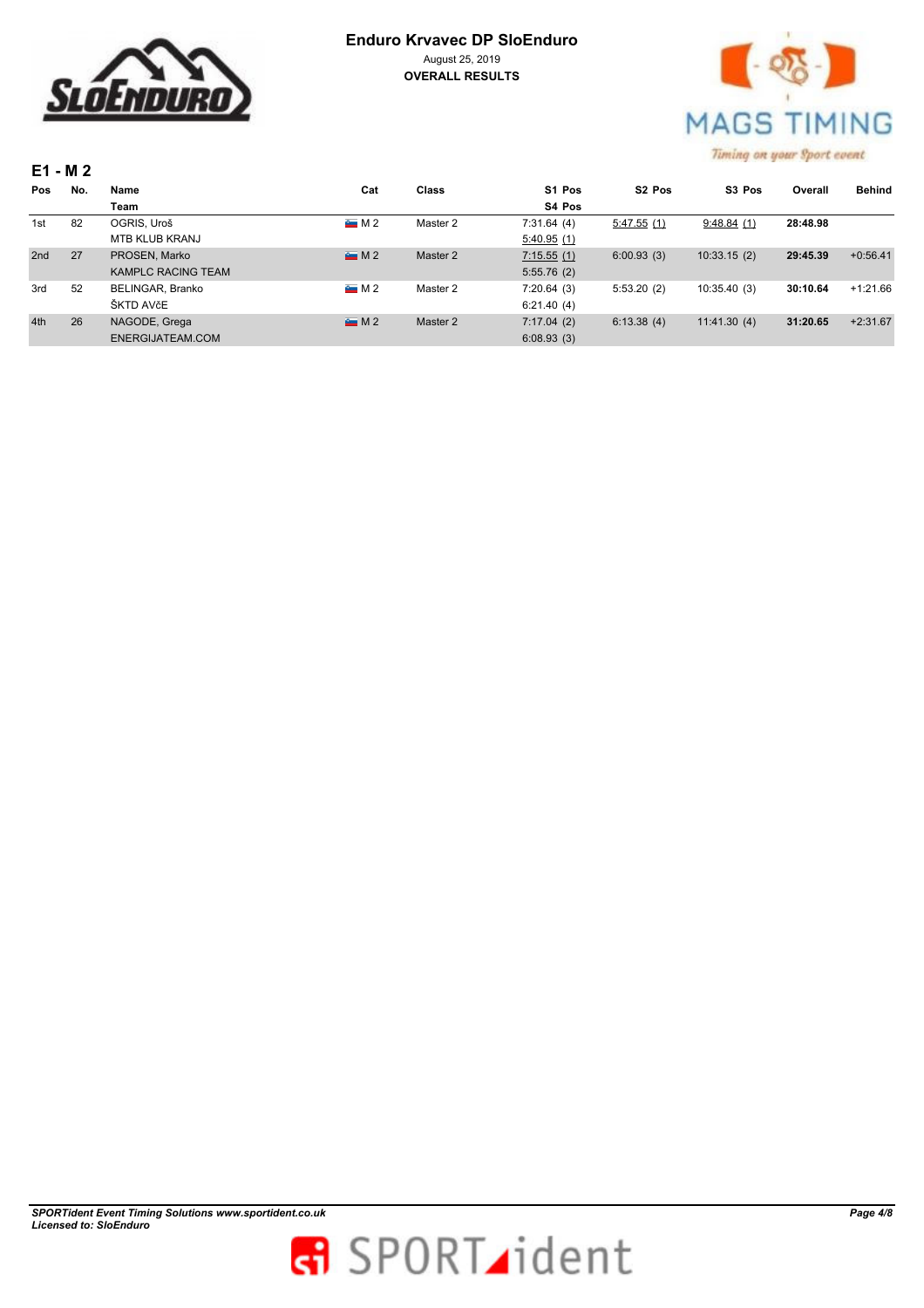

 $-26$ **MAGS TIMING** Timing on your Sport event

| E1 - M 3        |     |                           |                |          |                    |                    |                    |          |               |
|-----------------|-----|---------------------------|----------------|----------|--------------------|--------------------|--------------------|----------|---------------|
| Pos             | No. | Name                      | Cat            | Class    | S <sub>1</sub> Pos | S <sub>2</sub> Pos | S <sub>3</sub> Pos | Overall  | <b>Behind</b> |
|                 |     | Team                      |                |          | S4 Pos             |                    |                    |          |               |
| 1st             | 46  | BRUS, Martin              | M3             | Master 3 | 7:34.89(2)         | 6:13.55(1)         | 11:36.73(1)        | 31:57.50 |               |
|                 |     | <b>KAMPLC RACING TEAM</b> |                |          | 6:32.33(1)         |                    |                    |          |               |
| 2 <sub>nd</sub> | 48  | <b>ZUPAN, Tine</b>        | M <sup>3</sup> | Master 3 | 7:13.04(1)         | 6:22.24(2)         | 12:25.10(2)        | 32:40.87 | $+0:43.37$    |
|                 |     | <b>SCOTT TEAM</b>         |                |          | 6:40.49(2)         |                    |                    |          |               |

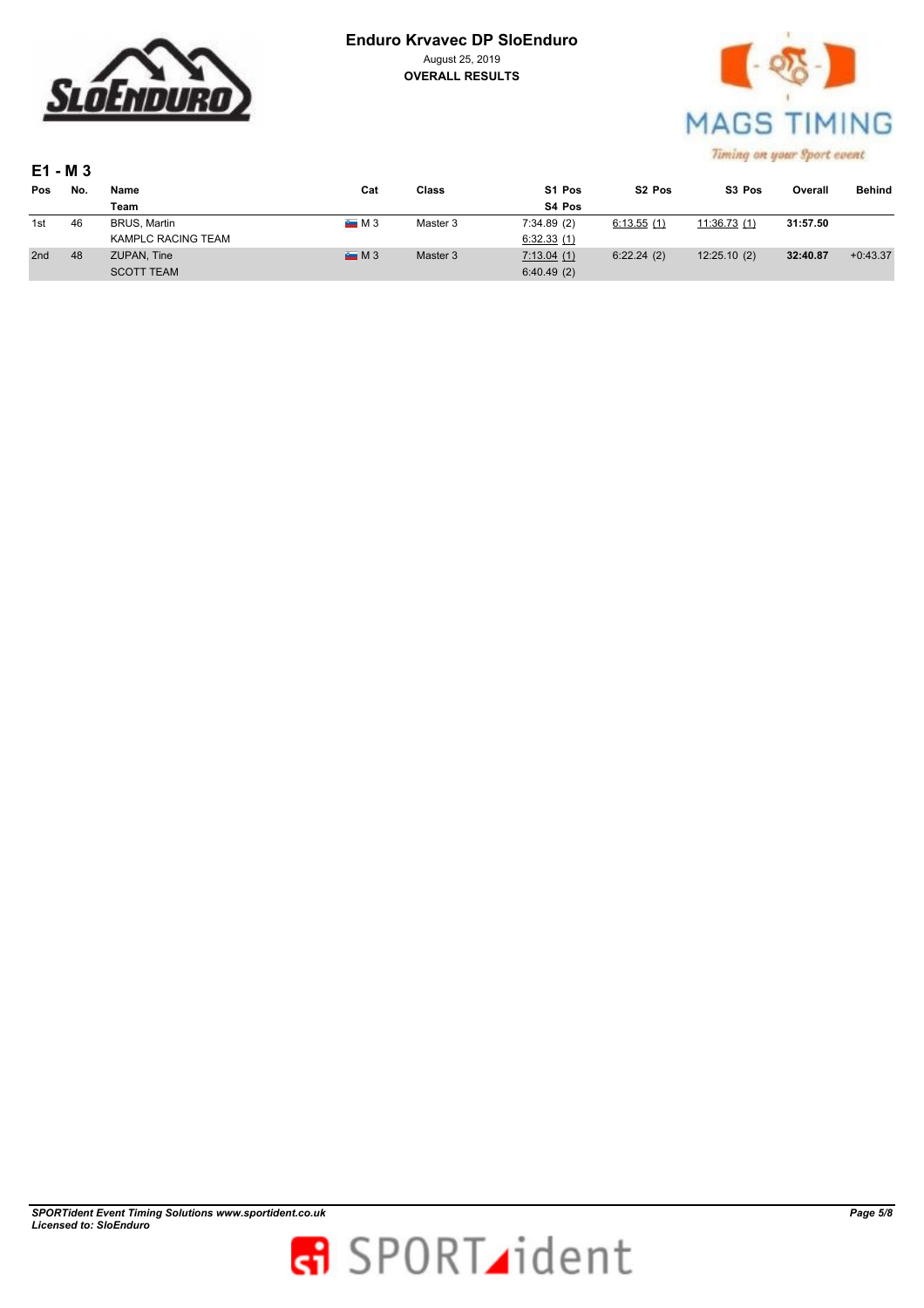



|     | E1 - U19 |                           |                    |              |            |                    |                    |            |               |
|-----|----------|---------------------------|--------------------|--------------|------------|--------------------|--------------------|------------|---------------|
| Pos | No.      | Name                      | Cat                | <b>Class</b> | S1 Pos     | S <sub>2</sub> Pos | S <sub>3</sub> Pos | Overall    | <b>Behind</b> |
|     |          | Team                      |                    |              | S4 Pos     |                    |                    |            |               |
| 1st | 22       | SMOLNIKAR, Jakob          | $\blacksquare$ U19 | Junior       | 6:17.89(1) | 5:13.10(1)         | 8:58.05(1)         | 25:36.35   |               |
|     |          | ENERGIJATEAM.COM          |                    |              | 5:07.31(1) |                    |                    |            |               |
| 2nd | 12       | ČERNIGOJ, Aljaž           | $\sim$ U19         | Junior       | 6:41.89(2) | 5:20.25(2)         | 9:17.00(2)         | 26:34.09   | $+0:57.74$    |
|     |          | <b>KAMPLC RACING TEAM</b> |                    |              | 5:14.95(2) |                    |                    |            |               |
| 3rd | 66       | PODLIPNIK, Enej           | $\blacksquare$ U19 | Junior       | 7:10.70(4) | 5:46.83(4)         | 9:45.74(3)         | 28:13.07   | $+2:36.72$    |
|     |          | RAJD LJUBLJANA            |                    |              | 5:29.80(3) |                    |                    |            |               |
| 4th | 87       | VOVK, Peter               | $\blacksquare$ U19 | Junior       | 6:55.35(3) | 5:45.98(3)         | 9:55.95(4)         | 28:18.64   | $+2:42.29$    |
|     |          | <b>CALCIT BIKE TEAM</b>   |                    |              | 5:41.36(4) |                    |                    |            |               |
| 5th | 89       | SVETE, Rok                | $\blacksquare$ U19 | Junior       | 7:25.04(5) | 5:58.00(5)         | 11:07.84(5)        | 30:26.32   | $+4:49.97$    |
|     |          | RAJD LJUBLJANA            |                    |              | 5:55.44(5) |                    |                    |            |               |
| 6th | 63       | JERAK, Matej              | $\blacksquare$ U19 | Junior       | 7:47.89(7) | 6:14.98(6)         | 11:20.00(6)        | 31:44.27   | $+6:07.92$    |
|     |          | ENERGIJATEAM.COM          |                    |              | 6:21.40(6) |                    |                    |            |               |
| 7th | 88       | MILANOVIĆ, Marko          | $\blacksquare$ U19 | Junior       | 7:36.10(6) | 6:17.75(7)         | 11:36.26(7)        | 32:50.19   | $+7:13.84$    |
|     |          | DEŠ FLEŠ                  |                    |              | 7:20.08(7) |                    |                    |            |               |
|     | 90       | GORKIČ, Aljaž             | $\blacksquare$ U19 | Junior       |            |                    |                    | <b>DNF</b> |               |
|     |          | <b>KAMPLC RACING TEAM</b> |                    |              |            |                    |                    |            |               |

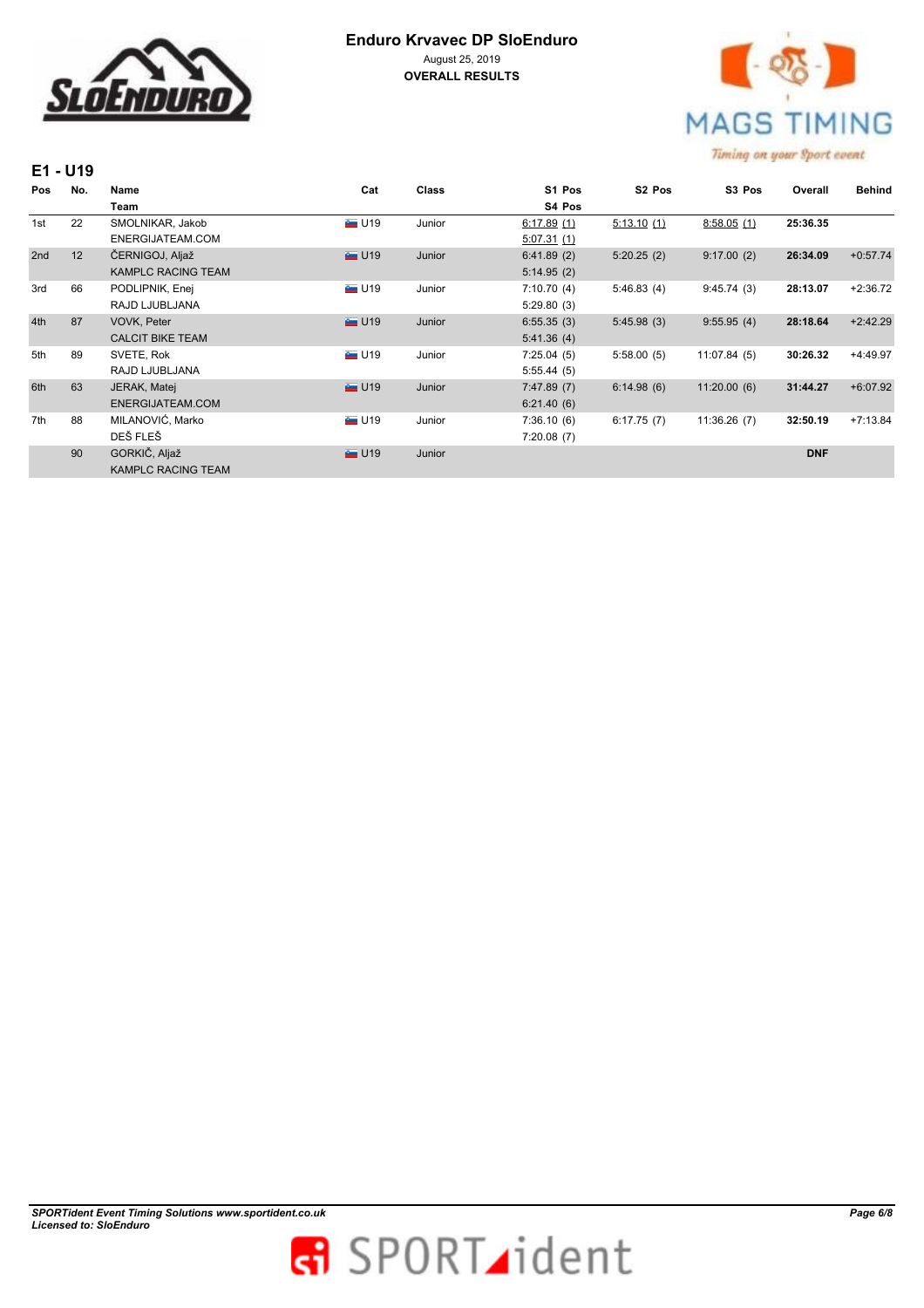



| $E1 - W$ |     |                         |                  |       |            |                    |                    |            |            |  |
|----------|-----|-------------------------|------------------|-------|------------|--------------------|--------------------|------------|------------|--|
| Pos      | No. | Name                    | Cat              | Class | S1 Pos     | S <sub>2</sub> Pos | S <sub>3</sub> Pos | Overall    | Behind     |  |
|          |     | Team                    |                  |       | S4 Pos     |                    |                    |            |            |  |
| 1st      | 34  | PERŠE, Tina             | e W              | Women | 7:15.45(1) | 5:53.20(1)         | 10:21.09(1)        | 29:35.24   |            |  |
|          |     | <b>CALCIT BIKE TEAM</b> |                  |       | 6:05.50(1) |                    |                    |            |            |  |
| 2nd      | 104 | RUTAR Tjaša             | $\blacksquare$ W | Women | 8:36.55(3) | 6:55.53(3)         | 11:48.63(3)        | 34:00.29   | $+4:25.05$ |  |
|          |     | <b>KD RAJD</b>          |                  |       | 6:39.58(2) |                    |                    |            |            |  |
|          | 35  | HORVAT, Špela           | <b>A</b> W       | Women | 7:44.80(2) | 6:11.85(2)         | 10:58.99 (2)       | <b>DNF</b> |            |  |

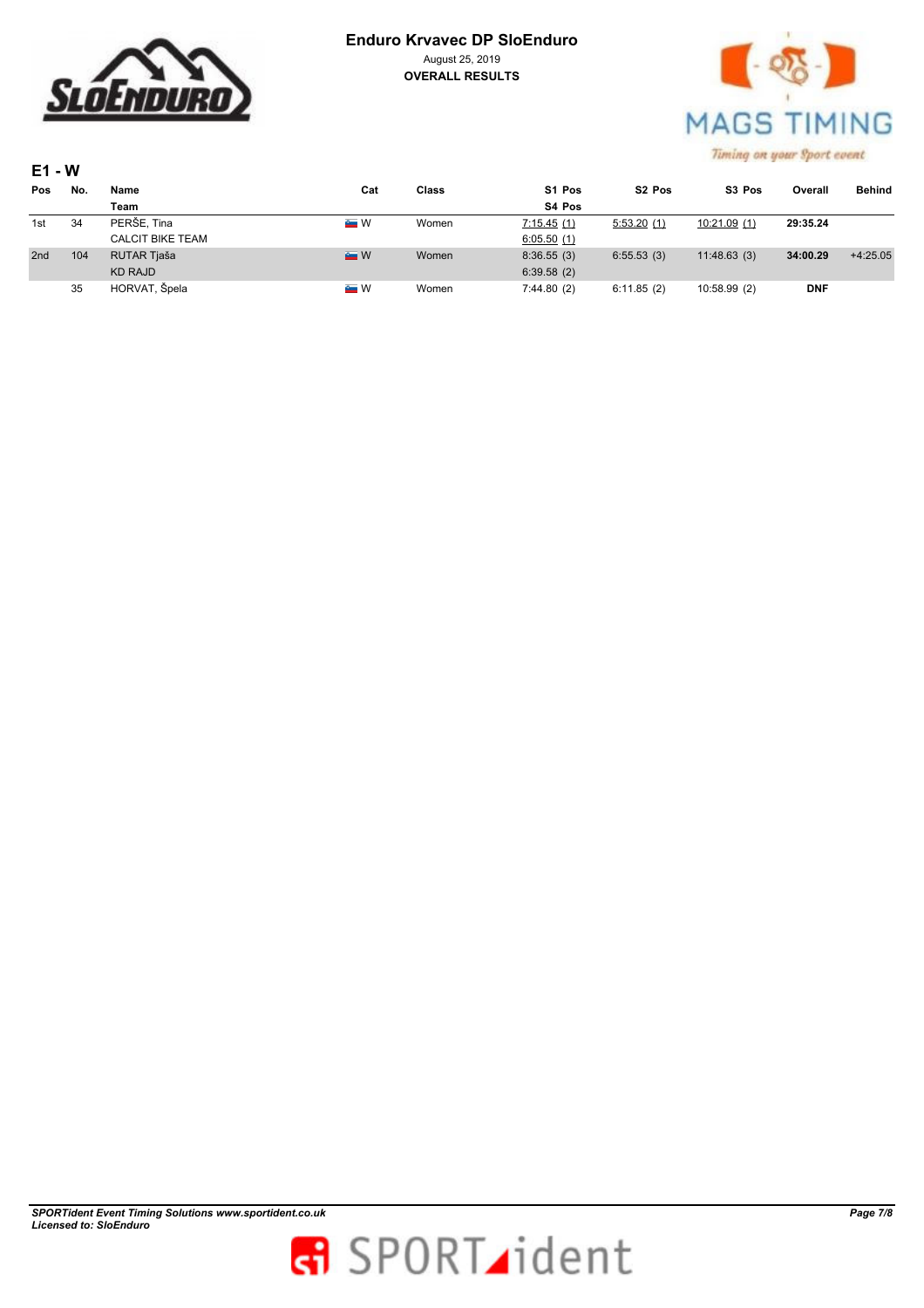

| <b>Enduro Krvavec DP SloEnduro</b> |
|------------------------------------|
| August 25, 2019                    |
| <b>OVERALL RESULTS</b>             |



### **E2 - U15**

| Pos | No. | Name           | Team                      | Cat                | Class           | S1 Pos     | S <sub>2</sub> Pos | Overall  | <b>Behind</b> |
|-----|-----|----------------|---------------------------|--------------------|-----------------|------------|--------------------|----------|---------------|
| 1st | 122 | KLANČIČ. Kevin | KK ČRN TRN                | $\blacksquare$ U15 | U <sub>15</sub> | 7:24.10(1) | 6:09.60(1)         | 13:33.70 |               |
| 2nd | 117 | PINTAR, Aleks  | KAMPLC RACING TEAM        | $\equiv$ U15       | U <sub>15</sub> | 7:59.14(2) | 6:31.05(2)         | 14:30.19 | $+0:56.49$    |
| 3rd | 115 | LAHARNAR, Ian  | KAMPLC RACING TEAM        | $\blacksquare$ U15 | U <sub>15</sub> | 8:16.25(3) | 6:33.74(3)         | 14:49.99 | $+1:16.29$    |
| 4th | 116 | BABAČIČ, Maj   | <b>CALCIT BIKE TEAM</b>   | $\equiv$ U15       | U <sub>15</sub> | 8:33.70(4) | 6:59.05(5)         | 15:32.75 | $+1:59.05$    |
| 5th | 114 | STRES, Blaž    | KAMPLC RACING TEAM        | $\equiv$ U15       | U <sub>15</sub> | 8:41.14(5) | 7:16.43(7)         | 15:57.57 | $+2:23.87$    |
| 6th | 119 | ŠTRAVS, Tilen  | KK ČRN TRN                | $\equiv$ U15       | U <sub>15</sub> | 9:23.45(8) | 6:36.70(4)         | 16:00.15 | $+2:26.45$    |
| 7th | 123 | FERLETIC, Liam | KK ČRN TRN                | <b>EL U15</b>      | U <sub>15</sub> | 9:20.14(7) | 7:12.10(6)         | 16:32.24 | $+2:58.54$    |
| 8th | 118 | KOMPARA, Jakob | <b>KAMPLC RACING TEAM</b> | $\equiv$ U15       | U <sub>15</sub> | 8:53.29(6) | 7:55.26(8)         | 16:48.55 | $+3:14.85$    |

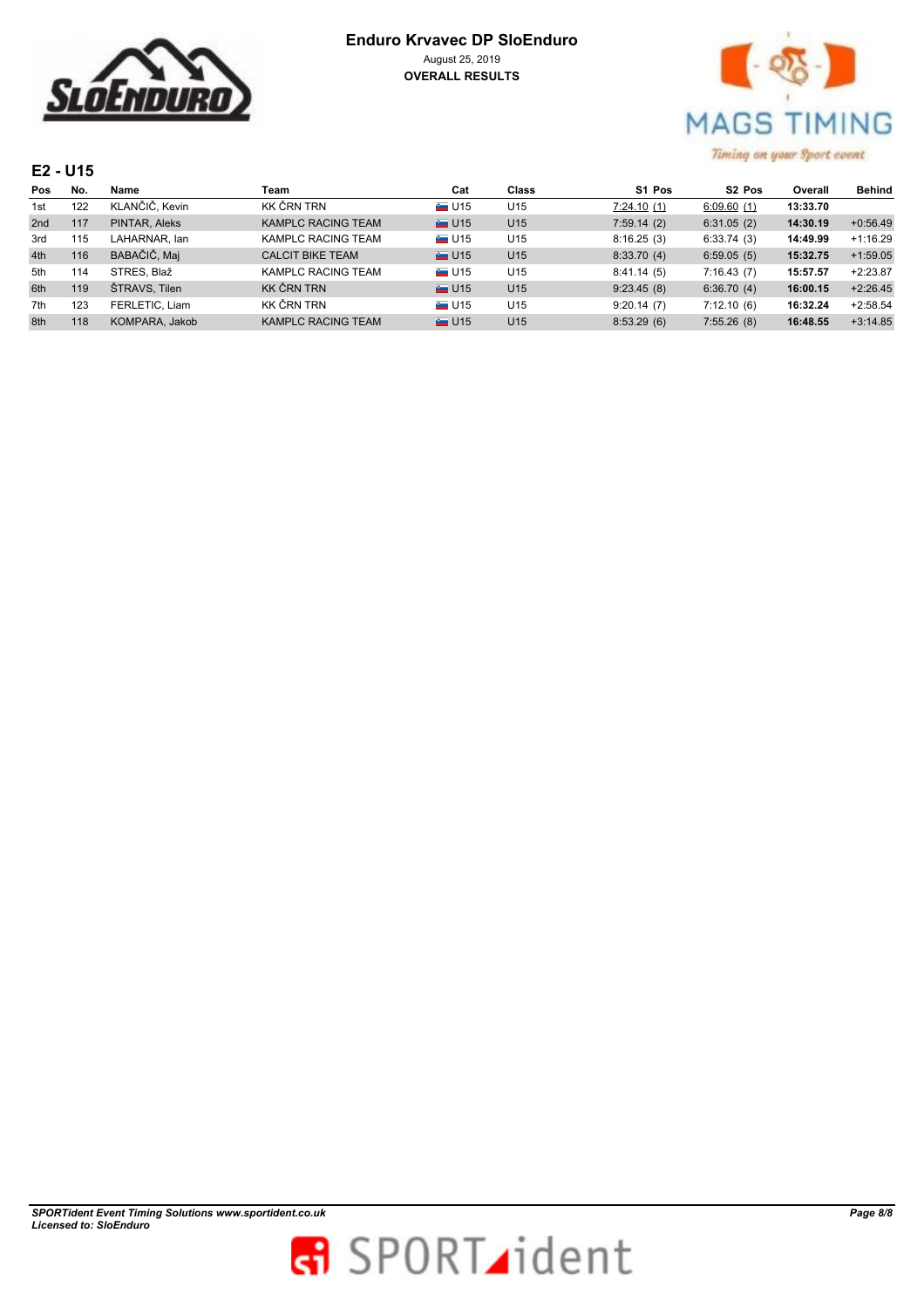



Timing on your Sport event

| E1               |                |                                              |                |          |                             |                    |               |          |               |
|------------------|----------------|----------------------------------------------|----------------|----------|-----------------------------|--------------------|---------------|----------|---------------|
| Pos              | No.            | Name<br>Team                                 | Cat            | Class    | S1 Pos<br>S4 Pos            | S <sub>2</sub> Pos | S3 Pos        | Overall  | <b>Behind</b> |
| 1st              | $\mathbf{1}$   | FEJER, Max                                   | Ξ              | Men      | 6:05.70(2)                  | 5:06.93(1)         | 8:24.98(1)    | 24:28.01 |               |
|                  |                | <b>TEAM DORRONG</b>                          |                |          | 4:50.40(1)                  |                    |               |          |               |
| 2nd              | 3              | TRAFELLA, Max                                | =              | Men      | 6:12.00(3)                  | 5:08.40(2)         | 8:42.26(2)    | 25:07.64 | $+0:39.63$    |
|                  |                | <b>DO-BIKER BRUCK/MUR</b>                    |                |          | 5:04.98(3)                  |                    |               |          |               |
| 3rd              | 22             | SMOLNIKAR, Jakob                             | U19(1st)       | Junior   | 6:17.89(4)                  | 5:13.10(3)         | 8:58.05(5)    | 25:36.35 | $+1:08.34$    |
|                  |                | ENERGIJATEAM.COM                             |                |          | 5:07.31(4)                  |                    |               |          |               |
| 4th              | $\overline{2}$ | MIHALKOVITS, Peter                           | =              | Men      | 6:22.95(6)                  | 5:21.29(6)         | 8:49.41(3)    | 25:38.21 | $+1:10.20$    |
|                  |                | RADWELT MK FACTORY RACING                    |                |          | 5:04.56(2)                  |                    |               |          |               |
| 5th              | 5              | PINGTZER, Peter                              | =              | Master 1 | 6:20.14(5)                  | 5:21.84(8)         | 9:07.25(7)    | 26:05.58 | $+1:37.57$    |
|                  |                |                                              |                |          | 5:16.35(11)                 |                    |               |          |               |
| 6th              | 8              | PLESNICAR, Riccardo<br><b>U.C. CAPRIVESI</b> | п              | Men      | 6:33.39(11)                 | 5:17.97(4)         | 9:01.27(6)    | 26:06.83 | $+1:38.82$    |
|                  | 6              | MARKIČ, Jan                                  |                | Men      | 5:14.20(8)<br>6:38.64(14)   | 5:23.15(9)         | 8:54.93(4)    | 26:08.07 | $+1:40.06$    |
| 7th              |                | ŠKTD AVČE                                    | E(L(1st))      |          | 5:11.35(6)                  |                    |               |          |               |
| 8th              | 15             | STRES, Sebastjan                             | $E = EL (2nd)$ | Master 2 | 6:32.35(10)                 | 5:27.04(12)        | 9:19.65(12)   | 26:29.74 | $+2:01.73$    |
|                  |                | <b>KAMPLC RACING TEAM</b>                    |                |          | 5:10.70(5)                  |                    |               |          |               |
| 9th              | $\overline{7}$ | HUBER, Tino                                  | ═              | Master 1 | 6:28.75(7)                  | 5:28.20(14)        | 9:21.51(13)   | 26:32.76 | $+2:04.75$    |
|                  |                | <b>TEAM DORRONG</b>                          |                |          | 5:14.30(9)                  |                    |               |          |               |
| 10th             | 12             | ČERNIGOJ, Aljaž                              | U19 (2nd)      | Junior   | 6:41.89(17)                 | 5:20.25(5)         | 9:17.00(10)   | 26:34.09 | $+2:06.08$    |
|                  |                | <b>KAMPLC RACING TEAM</b>                    |                |          | 5:14.95(10)                 |                    |               |          |               |
| 11th             | 24             | TANCIK, Jaka                                 | $M 1$ (1st)    | Master 1 | 6:46.55(21)                 | 5:21.76(7)         | 9:19.25(11)   | 26:48.38 | $+2:20.37$    |
|                  |                | ENERGIJATEAM.COM                             |                |          | 5:20.82(14)                 |                    |               |          |               |
| 12 <sub>th</sub> | 25             | KRAŠOVEC, Tim                                | $E = EL(3rd)$  | Men      | 6:40.60(15)                 | 5:24.83(10)        | 9:11.63(9)    | 26:50.16 | $+2:22.15$    |
|                  |                | <b>WOLF RACING TEAM</b>                      |                |          | 5:33.10(24)                 |                    |               |          |               |
| 13th             | 79             | ČERNIGOJ, Blaž                               | $M 1$ (2nd)    | Master 1 | 6:41.89 (17)                | 5:33.75(18)        | 9:27.82(15)   | 27:09.81 | $+2:41.80$    |
|                  |                | KAMPLC RACING TEAM                           |                |          | 5:26.35(17)                 |                    |               |          |               |
| 14 <sub>th</sub> | 9              | <b>BRAIDOT, Stefano</b>                      | п              | Men      | 6:32.29(9)                  | 5:29.83(15)        | 9:47.27(26)   | 27:09.97 | $+2:41.96$    |
|                  |                | <b>U.C. CAPRIVESI</b>                        |                |          | 5:20.58(13)                 |                    |               |          |               |
| 15th             | 57             | ČERNILOGAR, Nejc                             | $M 1$ (3rd)    | Master 1 | 6:37.55(13)                 | 5:42.05(33)        | 9:32.24(17)   | 27:14.51 | $+2:46.50$    |
|                  |                | ENERGIJATEAM.COM                             |                |          | 5:22.67(15)                 |                    |               |          |               |
| 16th             | 100            | KALAN, Nejc                                  | a.             | Hobi     | 7:07.55 (38)                | 5:24.85(11)        | 9:25.89(14)   | 27:15.48 | $+2:47.47$    |
| 17th             | 13             | <b>MTB KLUB KRANJ</b><br>VARNERIN, Stefano   | ч.             | Master 1 | 5:17.19(12)                 | 5:30.08(16)        | 9:28.02(16)   | 27:28.28 | $+3:00.27$    |
|                  |                | A.S.D. FEDERCLUB TRST                        |                |          | 6:51.80(23)<br>5:38.38 (28) |                    |               |          |               |
| 18th             | 17             | <b>BERGINC, Matic</b>                        | $E = EL(4th)$  | Men      | 6:49.25(22)                 | 5:34.60(19)        | 9:41.39(22)   | 27:38.24 | $+3:10.23$    |
|                  |                | RAJD LJUBLJANA                               |                |          | 5:33.00(23)                 |                    |               |          |               |
| 19th             | 105            | SAX Christoph Carl                           | =              | Junior   | 6:59.10(28)                 | 5:39.44(28)        | 9:34.05(18)   | 27:38.43 | $+3:10.42$    |
|                  |                |                                              |                |          | 5:25.84(16)                 |                    |               |          |               |
| 20th             | 14             | POTOČIN, Mitja                               | M 1(4th)       | Master 1 | 7:02.00(31)                 | 5:35.02(20)        | 9:37.55(21)   | 27:43.04 | $+3:15.03$    |
|                  |                | <b>KD HRASTNIK</b>                           |                |          | 5:28.47(18)                 |                    |               |          |               |
| 21st             | 20             | FEIEL, Markus                                | =              | Junior   | 6:41.00 (16)                | 5:40.81(31)        | 9:52.90(31)   | 27:43.83 | $+3:15.82$    |
|                  |                | DO-BIKER BRUCK/MUR                           |                |          | 5:29.12 (19)                |                    |               |          |               |
| 22nd             | 16             | DE SABBATA, Davide                           | O              | Men      | 6:53.75(24)                 | 5:35.62(21)        | 9:36.45(20)   | 27:44.30 | $+3:16.29$    |
|                  |                | ASD TEAM GRANZON                             |                |          | 5:38.48 (29)                |                    |               |          |               |
| 23rd             | 10             | FREYNHOFER, Marco                            | $=$            | Men      | 6:34.00(12)                 | 5:37.31 (22)       | 9:55.89(32)   | 27:45.55 | $+3:17.54$    |
|                  |                | <b>CYCLE FACTORY RACING</b>                  |                |          | 5:38.35(27)                 |                    |               |          |               |
| 24th             | 103            | <b>GOLMAJER Klemen</b>                       | ûm             | Hobi     | 7:22.39(55)                 | 5:30.79(17)        | 9:43.68(23)   | 27:50.18 | $+3:22.17$    |
|                  |                | <b>MTB Kranj</b>                             |                |          | 5:13.32(7)                  |                    |               |          |               |
| 25th             | 11             | FREUDENBERG, Philipp                         | Ξ              | Men      | 6:29.85(8)                  | 5:42.44 (34)       | 10:00.11 (37) | 27:53.45 | $+3:25.44$    |
| 26th             | 56             | ŠTUCIN, Jan                                  | E(L(5th))      | Men      | 5:41.05 (33)<br>6:46.14(20) | 5:38.53(25)        | 9:48.00(27)   | 27:56.42 | $+3:28.41$    |
|                  |                | PEDAL RACING TEAM                            |                |          | 5:43.75 (35)                |                    |               |          |               |
| 27th             | 23             | APREUTESEI, Daniel                           | Ξ              | Hobi     | 6:46.00(19)                 | 5:40.60 (30)       | 9:59.81(36)   | 28:01.56 | $+3:33.55$    |
|                  |                |                                              |                |          | 5:35.15(25)                 |                    |               |          |               |
| 28th             | 28             | FINK, Marko                                  | M 1 (5th)      | Master 1 | 7:00.10(29)                 | 5:37.92(23)        | 9:45.06(24)   | 28:03.76 | $+3:35.75$    |
|                  |                | ŠKD PANK KURA                                |                |          | 5:40.68 (30)                |                    |               |          |               |
| 29th             | 66             | PODLIPNIK, Enej                              | U19(3rd)       | Junior   | 7:10.70 (41)                | 5:46.83(41)        | 9:45.74(25)   | 28:13.07 | $+3:45.06$    |
|                  |                | RAJD LJUBLJANA                               |                |          | 5:29.80 (20)                |                    |               |          |               |
| 30th             | 87             | VOVK, Peter                                  | U19(4th)       | Junior   | 6:55.35(26)                 | 5:45.98 (39)       | 9:55.95(33)   | 28:18.64 | $+3:50.63$    |
|                  |                | <b>CALCIT BIKE TEAM</b>                      |                |          | 5:41.36 (34)                |                    |               |          |               |

*SPORTident Event Timing Solutions www.sportident.co.uk Licensed to: SloEnduro*

# **R** SPORT ident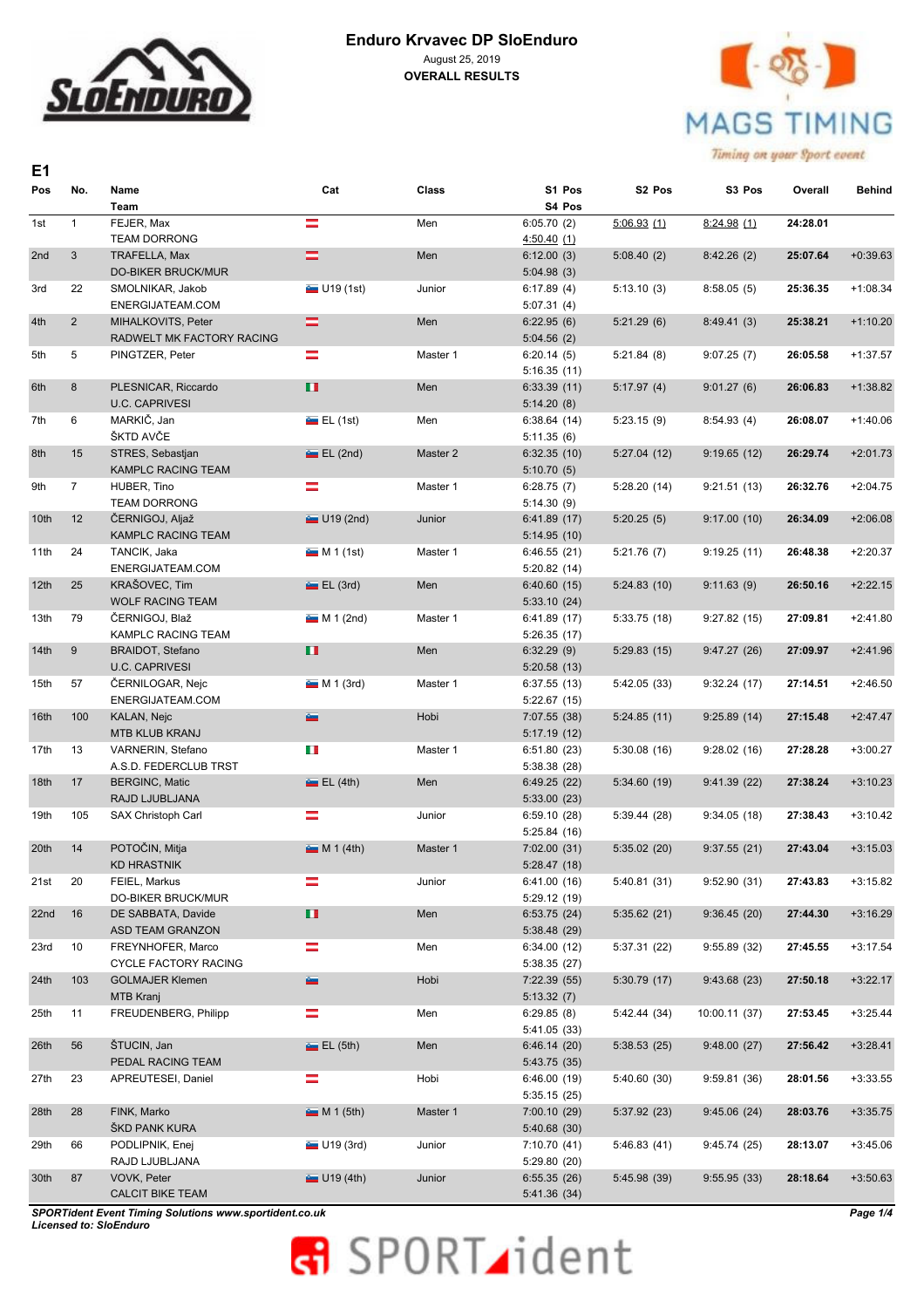



Timing on your Sport event

| E1   |     |                                      |                          |          |                              |                    |               |          |            |
|------|-----|--------------------------------------|--------------------------|----------|------------------------------|--------------------|---------------|----------|------------|
| Pos  | No. | Name<br>Team                         | Cat                      | Class    | S1 Pos<br>S4 Pos             | S <sub>2</sub> Pos | S3 Pos        | Overall  | Behind     |
| 31st | 40  | BAČNAR, Janko                        | $M 1$ (6th)              | Master 1 | 7:05.55(36)                  | 5:44.20 (36)       | 9:59.55(35)   | 28:20.20 | $+3:52.19$ |
|      |     | PEDAL RACING TEAM                    |                          |          | 5:30.90(21)                  |                    |               |          |            |
| 32nd | 76  | HOLC, Andrej                         | M 1 (7th)                | Master 1 | 7:12.50(42)                  | 5:43.21(35)        | 9:34.83(19)   | 28:22.26 | $+3:54.25$ |
|      | 97  | <b>B.V.G. GULČ - BTS COMPANY</b>     | ست                       | Hobi     | 5:51.72(44)                  |                    |               |          |            |
| 33rd |     | JAGER, Miha                          |                          |          | 7:01.85(30)<br>5:49.14 (39)  | 5:38.50(24)        | 10:00.84 (38) | 28:30.33 | $+4:02.32$ |
| 34th | 42  | GLANZ, Reiner                        | =                        | Hobi     | 7:07.64 (39)                 | 5:39.91(29)        | 10:02.04 (39) | 28:34.77 | $+4:06.76$ |
|      |     | <b>BIKECLUB GIANT STATTEGG</b>       |                          |          | 5:45.18 (36)                 |                    |               |          |            |
| 35th | 81  | MUZGA, Jernej                        | $M 1$ (8th)              | Master 1 | 7:03.80 (33)                 | 5:39.42(27)        | 10:06.78 (42) | 28:35.41 | $+4:07.40$ |
|      |     | MTB TRBOVLJE                         |                          |          | 5:45.41 (37)                 |                    |               |          |            |
| 36th | 77  | PRAČEK, Janez                        | $M 1$ (9th)              | Master 1 | 7:25.50(59)                  | 5:41.65(32)        | 9:50.79(30)   | 28:48.28 | $+4:20.27$ |
|      |     | KAMPLC RACING TEAM                   |                          |          | 5:50.34(40)                  |                    |               |          |            |
| 37th | 21  | MOČILNIK, Jaka                       | E(L(6th))                | Men      | 7:02.14 (32)                 | 5:45.56 (38)       | 10:22.85 (46) | 28:48.55 | $+4:20.54$ |
| 38th | 95  | ENERGIJATEAM.COM<br>PETROVČIČ, Luka  | a.                       | Hobi     | 5:38.00(26)<br>7:18.85 (49)  | 5:49.84(45)        | 10:08.60 (43) | 28:48.84 | $+4:20.83$ |
|      |     |                                      |                          |          | 5:31.55(22)                  |                    |               |          |            |
| 39th | 82  | OGRIS, Uroš                          | M 2(1st)                 | Master 2 | 7:31.64 (64)                 | 5:47.55 (43)       | 9:48.84(28)   | 28:48.98 | $+4:20.97$ |
|      |     | <b>MTB KLUB KRANJ</b>                |                          |          | 5:40.95 (32)                 |                    |               |          |            |
| 40th | 59  | MESEC, Rožle                         | M 1 (10th)               | Master 1 | 7:21.25(54)                  | 5:38.63(26)        | 9:49.50(29)   | 29:01.02 | $+4:33.01$ |
|      |     | RAJD LJUBLJANA                       |                          |          | 6:11.64(56)                  |                    |               |          |            |
| 41st | 92  | GREGORIO, Zeno                       | ч.                       | Junior   | 7:09.10 (40)                 | 5:47.50 (42)       | 10:15.00 (44) | 29:02.66 | $+4:34.65$ |
|      |     | A.S.D 360 MTB                        |                          |          | 5:51.06 (42)                 |                    |               |          |            |
| 42nd | 85  | LENZ, Jakob                          | =                        | Junior   | 7:40.14 (68)                 | 5:46.55(40)        | 10:02.60 (40) | 29:10.04 | $+4:42.03$ |
| 43rd | 86  | <b>TEAM DORRONG</b><br>OFNER, Nico   | =                        | Junior   | 5:40.75(31)<br>7:25.55(60)   | 5:48.95(44)        | 10:03.50(41)  | 29:14.95 | $+4:46.94$ |
|      |     | RADLAGER RACING DIVISION, GB SU      |                          |          | 5:56.95 (49)                 |                    |               |          |            |
| 44th | 58  | RESMAN, Primož                       | M 1 (11th)               | Master 1 | 7:06.70 (37)                 | 5:54.54(49)        | 10:32.25 (51) | 29:26.58 | $+4:58.57$ |
|      |     | <b>KK ZAVRŠNICA</b>                  |                          |          | 5:53.09(46)                  |                    |               |          |            |
| 45th | 69  | STIEBELLEHNER, Christian             | ═                        | Hobi     | 7:04.80 (34)                 | 6:01.70 (56)       | 10:28.09 (49) | 29:27.23 | $+4:59.22$ |
|      |     | RADAHOP LIETZ                        |                          |          | 5:52.64(45)                  |                    |               |          |            |
| 46th | 34  | PERŠE, Tina                          | W(1st)                   | Women    | 7:15.45(45)                  | 5:53.20(47)        | 10:21.09 (45) | 29:35.24 | $+5:07.23$ |
|      |     | <b>CALCIT BIKE TEAM</b>              |                          |          | 6:05.50(52)                  |                    |               |          |            |
| 47th | 60  | BRODNIK, Aleš                        | Gas.                     | Hobi     | 7:19.85 (51)<br>5:49.00 (38) | 5:57.20 (52)       | 10:37.84 (54) | 29:43.89 | $+5:15.88$ |
| 48th | 27  | PROSEN, Marko                        | $M 2$ (2nd)              | Master 2 | 7:15.55(46)                  | 6:00.93(55)        | 10:33.15 (52) | 29:45.39 | $+5:17.38$ |
|      |     | <b>KAMPLC RACING TEAM</b>            |                          |          | 5:55.76 (48)                 |                    |               |          |            |
| 49th | 98  | FREYNHOFER, Roman                    | ≕                        | Hobi     | 7:28.80 (63)                 | 6:04.96(60)        | 10:24.40 (48) | 29:49.52 | $+5:21.51$ |
|      |     | <b>CYCLE FACTORY RACING</b>          |                          |          | 5:51.36 (43)                 |                    |               |          |            |
| 50th | 74  | KUNZ, Oliver                         | $\overline{\phantom{a}}$ | Master 1 | 7:42.04 (71)                 | 6:05.88(61)        | 10:24.08 (47) | 30:02.51 | $+5:34.50$ |
|      |     | BEFLY WORLD TEAM                     |                          |          | 5:50.51(41)                  |                    |               |          |            |
| 51st | 75  | MEIER, Benjamin                      | =                        | Master 1 | 7:05.35 (35)                 | 6:04.95(59)        | 10:51.19 (57) | 30:06.14 | $+5:38.13$ |
|      |     | <b>BIKECLUB GIANT STATTEGG</b>       |                          |          | 6:04.65(51)                  |                    |               |          |            |
| 52nd | 52  | <b>BELINGAR, Branko</b><br>ŠKTD AVčE | $M 2$ (3rd)              | Master 2 | 7:20.64(52)<br>6:21.40(60)   | 5:53.20(47)        | 10:35.40 (53) | 30:10.64 | $+5:42.63$ |
| 53rd | 55  | BREITENECKER, Thomas                 | =                        | Hobi     | 7:17.14 (48)                 | 6:00.85(54)        | 10:51.60 (58) | 30:19.23 | $+5:51.22$ |
|      |     | <b>MUDDYTEAMBIKERS</b>               |                          |          | 6:09.64(55)                  |                    |               |          |            |
| 54th | 44  | SPRUK, Miha                          | M 1 (12th)               | Master 1 | 7:14.39(44)                  | 5:56.53(51)        | 10:49.53 (56) | 30:23.58 | $+5:55.57$ |
|      |     | <b>CALCIT BIKE TEAM</b>              |                          |          | 6:23.13(62)                  |                    |               |          |            |
| 55th | 89  | SVETE, Rok                           | $\blacksquare$ U19 (5th) | Junior   | 7:25.04(57)                  | 5:58.00(53)        | 11:07.84 (64) | 30:26.32 | $+5:58.31$ |
|      |     | RAJD LJUBLJANA                       |                          |          | 5:55.44(47)                  |                    |               |          |            |
| 56th | 45  | <b>GRUBER, Markus</b>                | =                        | Master 1 | 7:22.50(56)                  | 5:49.88 (46)       | 11:02.10 (62) | 30:32.32 | $+6:04.31$ |
|      |     | <b>MUDDYTEAMBIKERS</b>               |                          |          | 6:17.84(58)                  |                    |               |          |            |
| 57th | 94  | TOPOLOVEC, David                     | a.                       | Hobi     | 7:28.25 (62)<br>6:57.53(70)  | 5:55.23 (50)       | 10:46.72 (55) | 31:07.73 | +6:39.72   |
| 58th | 54  | BRADAČ, Andraž                       | M(1st)                   | Men      | 7:41.55 (70)                 | 5:45.10(37)        | 9:58.66(34)   | 31:13.47 | $+6:45.46$ |
|      |     | ŠKD PANK KURA                        |                          |          | 7:48.16 (74)                 |                    |               |          |            |
| 59th | 33  | DOBNIG, Yana                         | Ξ                        | Women    | 7:25.45 (58)                 | 6:12.86(63)        | 11:00.54 (61) | 31:19.68 | $+6:51.67$ |
|      |     | <b>TEAM DORRONG</b>                  |                          |          | 6:40.83(69)                  |                    |               |          |            |
| 60th | 26  | NAGODE, Grega                        | M 2(4th)                 | Master 2 | 7:17.04(47)                  | 6:13.38(64)        | 11:41.30 (71) | 31:20.65 | $+6:52.64$ |
|      |     | ENERGIJATEAM.COM                     |                          |          | 6:08.93(54)                  |                    |               |          |            |

*SPORTident Event Timing Solutions www.sportident.co.uk Licensed to: SloEnduro*

# **R** SPORT ident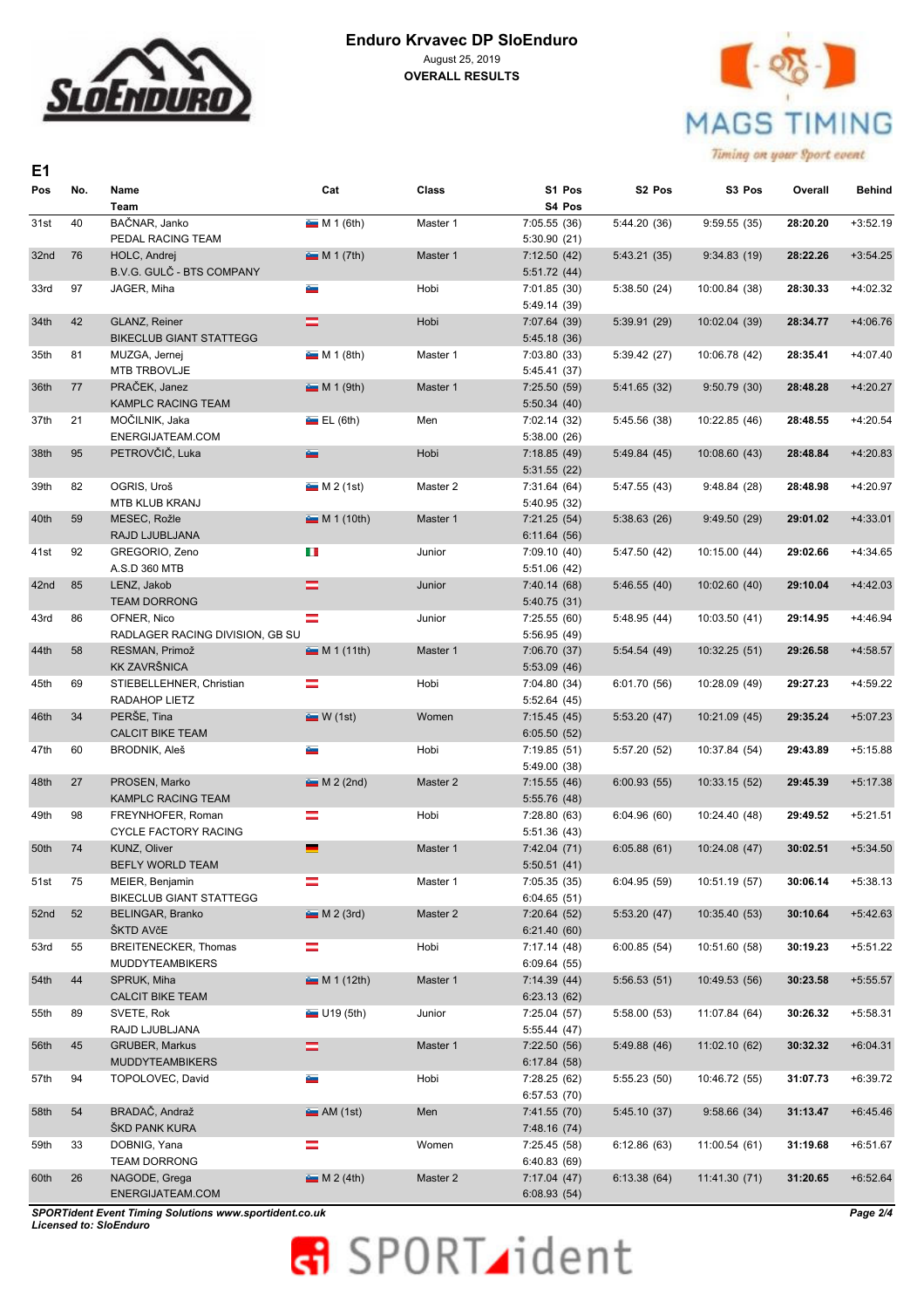



| E <sub>1</sub> |     |                                                                         |                    |          |                                               |                    |               |            |             |
|----------------|-----|-------------------------------------------------------------------------|--------------------|----------|-----------------------------------------------|--------------------|---------------|------------|-------------|
| Pos            | No. | Name<br>Team                                                            | Cat                | Class    | S1 Pos<br>S4 Pos                              | S <sub>2</sub> Pos | S3 Pos        | Overall    | Behind      |
| 61st           | 62  | HUBER, Philipp<br>RADLAGER MOUNTAINBIKEVEREIN                           | ≕                  | Master 1 | 7:42.25 (72)<br>6:08.59(53)                   | 6:27.75(73)        | 11:07.44 (63) | 31:26.03   | $+6:58.02$  |
| 62nd           | 63  | JERAK, Matej<br>ENERGIJATEAM.COM                                        | U19(6th)           | Junior   | 7:47.89 (75)<br>6:21.40(60)                   | 6:14.98(66)        | 11:20.00 (65) | 31:44.27   | $+7:16.26$  |
| 63rd           | 73  | ŠTANGELJ, Jure<br>ŠKD PANK KURA                                         | M(2nd)             | Men      | 8:14.85 (78)<br>6:19.65(59)                   | 6:23.80(72)        | 10:52.42 (59) | 31:50.72   | $+7:22.71$  |
| 64th           | 51  | BAVDAŽ, Rok<br><b>KK ČRN TRN</b>                                        | œ                  | Junior   | 7:43.10 (73)<br>6:12.75(57)                   | 6:18.35(68)        | 11:37.20 (69) | 31:51.40   | $+7:23.39$  |
| 65th           | 50  | ZAVRŠNIK, Karel                                                         | Geo.               | Hobi     | 7:26.14(61)<br>6:33.91(64)                    | 6:18.65(69)        | 11:37.59 (70) | 31:56.29   | $+7:28.28$  |
| 66th           | 46  | <b>BRUS, Martin</b><br>KAMPLC RACING TEAM                               | M3(1st)            | Master 3 | 7:34.89(65)<br>6:32.33(63)                    | 6:13.55(65)        | 11:36.73 (68) | 31:57.50   | $+7:29.49$  |
| 67th           | 49  | STADLBERGER, Christian<br>RADLAGER MOUNTAINBIKEVEREIN                   | =                  | Master 2 | 7:20.75 (53)<br>6:38.80(65)                   | 6:18.88(70)        | 11:45.62 (72) | 32:04.05   | $+7:36.04$  |
| 68th           | 53  | BOŽNAR, Maks<br>PEDAL RACING TEAM                                       | M(3rd)             | Junior   | 7:41.29 (69)                                  | 6:32.60(74)        | 11:30.04 (66) | 32:22.93   | $+7:54.92$  |
| 69th           | 48  | ZUPAN. Tine<br><b>SCOTT TEAM</b>                                        | M3(2nd)            | Master 3 | 6:39.00(66)<br>7:13.04(43)                    | 6:22.24(71)        | 12:25.10 (76) | 32:40.87   | $+8:12.86$  |
| 70th           | 88  | MILANOVIĆ, Marko<br>DEŠ FLEŠ                                            | $\equiv$ U19 (7th) | Junior   | 6:40.49(68)<br>7:36.10(67)                    | 6:17.75(67)        | 11:36.26 (67) | 32:50.19   | $+8:22.18$  |
| 71st           | 104 | RUTAR Tjaša<br><b>KD RAJD</b>                                           | W(2nd)             | Women    | 7:20.08(72)<br>8:36.55(82)                    | 6:55.53(79)        | 11:48.63 (73) | 34:00.29   | $+9:32.28$  |
| 72nd           | 70  | REITER, Korbinian                                                       | $\blacksquare$     | Men      | 6:39.58(67)<br>8:03.70 (77)                   | 6:44.40 (76)       | 12:23.85 (75) | 34:22.90   | $+9:54.89$  |
| 73rd           | 78  | BAVARIAN DREAM BOYS CYCLING T<br>PILIH, Kristijan<br>KAMPLC RACING TEAM | E(L(Tth))          | Master 1 | 7:10.95(71)<br>7:35.04(66)<br>5:57.23 (50)    | 6:03.63(57)        | 17:18.06 (81) | 36:53.96   | $+12:25.95$ |
| 74th           | 68  | SCHILDBECK, Sascha<br><b>CYCLE FACTORY RACING</b>                       | =                  | Men      | 7:19.14(50)                                   | 6:04.73(58)        | 10:29.63 (50) | 37:44.18   | $+13:16.17$ |
| 75th           | 47  | LENZ, Matthias<br><b>TEAM DORRONG</b>                                   | =                  | Master 2 | 13:50.68 (77)<br>8:22.80 (79)<br>7:35.09 (73) | 7:25.72 (81)       | 14:51.30 (78) | 38:14.91   | $+13:46.90$ |
| 76th           | 93  | RAŽEM, Vanja<br><b>CYCLING TEAM FRIULI</b>                              | п                  | Junior   | 8:36.10(81)<br>14:24.48 (78)                  | 6:45.50(77)        | 12:04.60 (74) | 41:50.68   | $+17:22.67$ |
| 77th           | 91  | MATEJČIĆ, Tomislav<br><b>BBK TEAM RODEO</b>                             | <b>STEP</b>        | Junior   | 9:13.45(83)<br>7:52.05 (75)                   | 9:01.25(83)        | 17:01.50 (80) | 43:08.25   | $+18:40.24$ |
| 78th           | 102 | PECOLT, Andreas<br><b>MUDDYTEAMBIKERS</b>                               | $=$                | Hobi     | 10:23.29 (85)                                 | 8:30.43(82)        | 20:09.03 (82) | 50:59.41   | $+26:31.40$ |
|                | 71  | FUERSCH, Kevin<br><b>BAVARIAN DREAM BOYS CYCLING T</b>                  | <u>e a</u>         | Men      | 11:56.66 (76)<br>9:29.70 (84)                 |                    |               | <b>DNF</b> |             |
|                | 39  | NEGOVETTI, Elia                                                         | п                  | Men      | 6:55.20(25)                                   | 5:27.63(13)        | 9:08.56(8)    | <b>DNF</b> |             |
|                | 35  | A.S.D. FEDERCLUB TRST<br>HORVAT, Špela                                  | $\blacksquare$ W   | Women    | 7:44.80 (74)                                  | 6:11.85(62)        | 10:58.99 (60) | <b>DNF</b> |             |
|                | 67  | SAX, Stefan                                                             | =                  | Hobi     | 7:50.20 (76)                                  | 6:50.67(78)        | 14:30.55 (77) | <b>DNF</b> |             |
|                | 64  | KOKOLE, Jakob                                                           | a.                 | Hobi     | 8:24.45(80)                                   | 7:11.94 (80)       | 15:49.98 (79) | <b>DNF</b> |             |
|                | 83  | TAUCER, David<br>A.S.D. FEDERCLUB TRST                                  | п                  | Master 2 | 6:56.70(27)                                   | 6:32.90(75)        |               | <b>DNF</b> |             |
|                | 4   | HUTH, Nejc<br>ENERGIJATEAM.COM                                          | án El              | Men      | 6:03.29(1)                                    |                    |               | <b>DNF</b> |             |
|                | 84  | LENZ, Paul<br><b>TEAM DORRONG</b>                                       | =                  | Junior   |                                               |                    |               | <b>DNF</b> |             |
|                | 90  | GORKIČ, Aljaž<br>KAMPLC RACING TEAM                                     | $\blacksquare$ U19 | Junior   |                                               |                    |               | <b>DNF</b> |             |

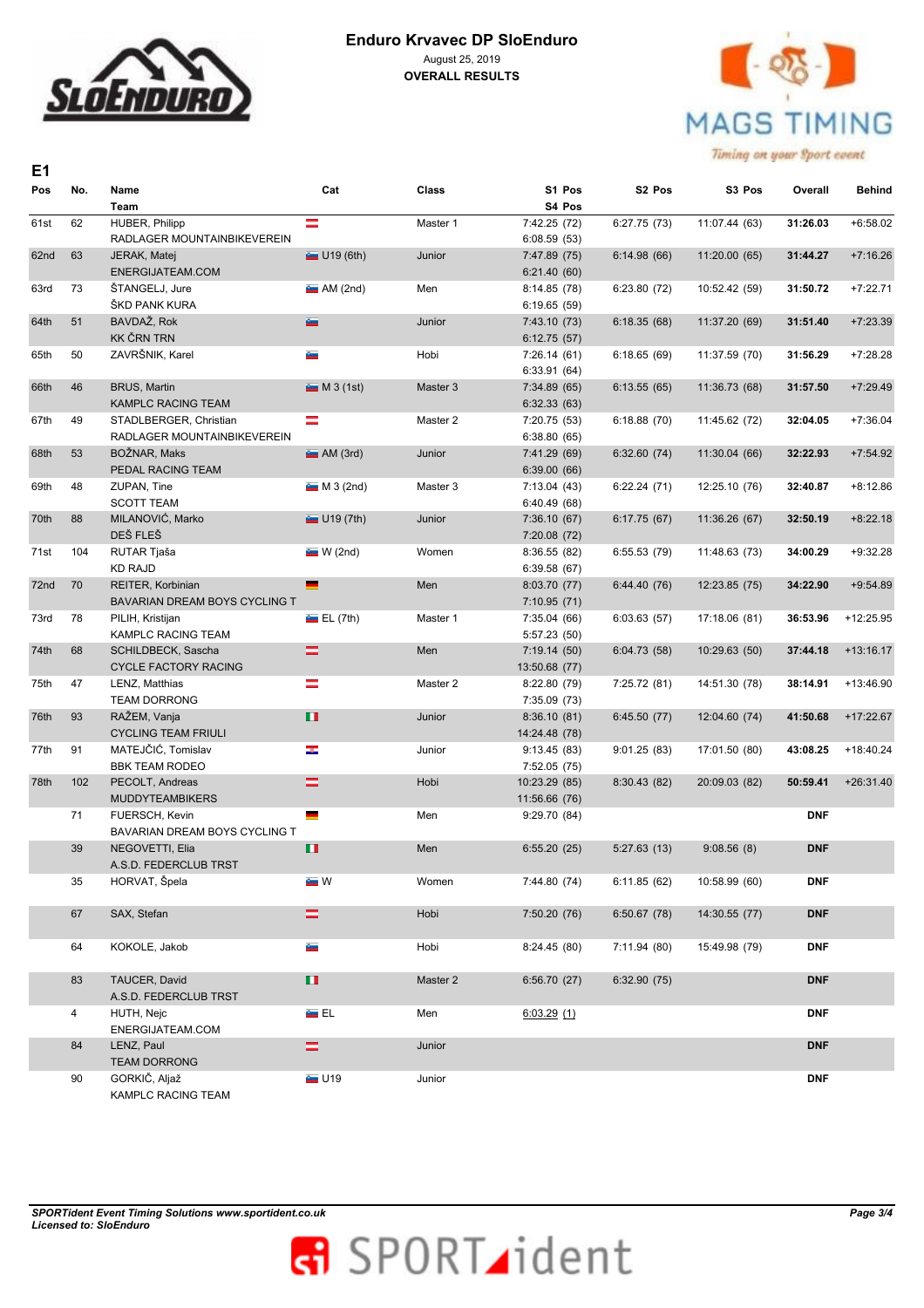

# **Enduro Krvavec DP SloEnduro** August 25, 2019

**OVERALL RESULTS**



| E <sub>2</sub> |     |                           |                          |              |            | contracted our dispersion about a member |          |               |
|----------------|-----|---------------------------|--------------------------|--------------|------------|------------------------------------------|----------|---------------|
| Pos            | No. | Name                      | Cat                      | <b>Class</b> | S1 Pos     | S <sub>2</sub> Pos                       | Overall  | <b>Behind</b> |
|                |     | Team                      |                          |              |            |                                          |          |               |
| 1st            | 122 | KLANČIČ, Kevin            | $\blacksquare$ U15 (1st) | U15          | 7:24.10(1) | 6:09.60(1)                               | 13:33.70 |               |
|                |     | KK ČRN TRN                |                          |              |            |                                          |          |               |
| 2nd            | 117 | PINTAR, Aleks             | $U15$ (2nd)              | U15          | 7:59.14(2) | 6:31.05(2)                               | 14:30.19 | $+0:56.49$    |
|                |     | <b>KAMPLC RACING TEAM</b> |                          |              |            |                                          |          |               |
| 3rd            | 115 | LAHARNAR, lan             | U15 (3rd)                | U15          | 8:16.25(3) | 6:33.74(3)                               | 14:49.99 | $+1:16.29$    |
|                |     | <b>KAMPLC RACING TEAM</b> |                          |              |            |                                          |          |               |
| 4th            | 116 | BABAČIČ, Maj              | U15(4th)                 | U15          | 8:33.70(4) | 6:59.05(5)                               | 15:32.75 | $+1:59.05$    |
|                |     | <b>CALCIT BIKE TEAM</b>   |                          |              |            |                                          |          |               |
| 5th            | 114 | STRES, Blaž               | U15(5th)                 | U15          | 8:41.14(5) | 7:16.43(7)                               | 15:57.57 | $+2:23.87$    |
|                |     | <b>KAMPLC RACING TEAM</b> |                          |              |            |                                          |          |               |
| 6th            | 119 | ŠTRAVS, Tilen             | U15(6th)                 | U15          | 9:23.45(8) | 6:36.70(4)                               | 16:00.15 | $+2:26.45$    |
|                |     | <b>KK ČRN TRN</b>         |                          |              |            |                                          |          |               |
| 7th            | 123 | FERLETIC, Liam            | U15 (7th)                | U15          | 9:20.14(7) | 7:12.10(6)                               | 16:32.24 | $+2:58.54$    |
|                |     | KK ČRN TRN                |                          |              |            |                                          |          |               |
| 8th            | 118 | KOMPARA, Jakob            | U15(8th)                 | U15          | 8:53.29(6) | 7:55.26(8)                               | 16:48.55 | $+3:14.85$    |
|                |     | <b>KAMPLC RACING TEAM</b> |                          |              |            |                                          |          |               |

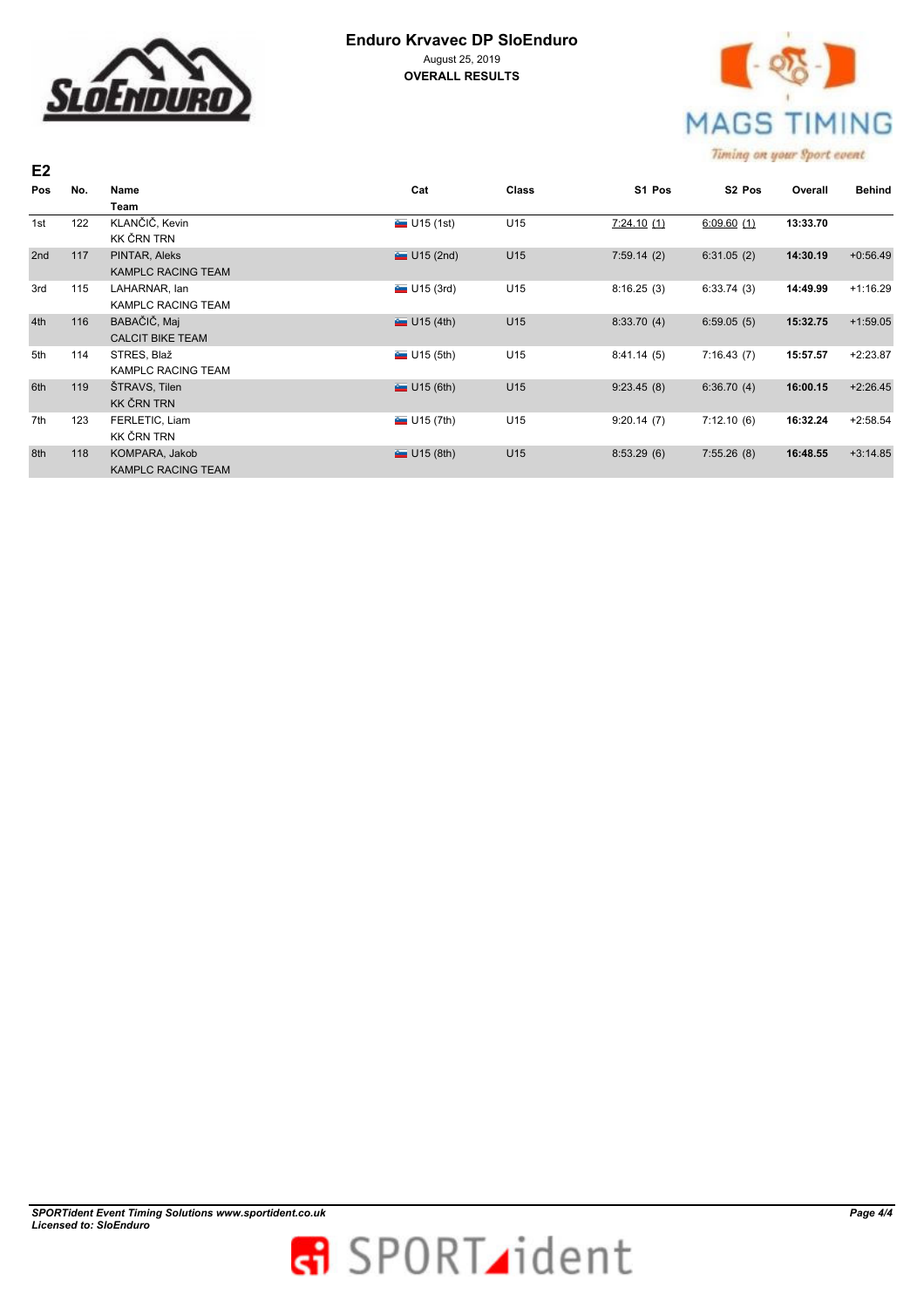

**Hobi** 



| Pos              | No. | Name<br><b>Team</b>                                   | Cat           | S1 Pos        | S <sub>2</sub> Pos | S3 Pos        | S4 Pos        | Overall    | <b>Behind</b> |
|------------------|-----|-------------------------------------------------------|---------------|---------------|--------------------|---------------|---------------|------------|---------------|
| 1st              | 100 | KALAN, Nejc<br><b>MTB KLUB KRANJ</b>                  | G.            | 7:07.55(4)    | 5:24.85(1)         | 9:25.89(1)    | 5:17.19(2)    | 27:15.48   |               |
| 2nd              | 103 | <b>GOLMAJER Klemen</b><br>MTB Kranj                   | <b>George</b> | 7:22.39(9)    | 5:30.79(2)         | 9:43.68(2)    | 5:13.32(1)    | 27:50.18   | $+0:34.70$    |
| 3rd              | 23  | APREUTESEI, Daniel                                    | ≕             | 6:46.00(1)    | 5:40.60(5)         | 9:59.81(3)    | 5:35.15(4)    | 28:01.56   | $+0:46.08$    |
| 4th              | 97  | JAGER, Miha                                           | a.            | 7:01.85(2)    | 5:38.50(3)         | 10:00.84(4)   | 5:49.14(7)    | 28:30.33   | $+1:14.85$    |
| 5th              | 42  | GLANZ, Reiner<br><b>BIKECLUB GIANT STATTEGG</b>       | =             | 7:07.64(5)    | 5:39.91(4)         | 10:02.04(5)   | 5:45.18(5)    | 28:34.77   | $+1:19.29$    |
| 6th              | 95  | PETROVČIČ, Luka                                       | a.            | 7:18.85(7)    | 5:49.84(6)         | 10:08.60(6)   | 5:31.55(3)    | 28:48.84   | $+1:33.36$    |
| 7th              | 69  | STIEBELLEHNER, Christian<br>RADAHOP LIETZ             | ═             | 7:04.80(3)    | 6:01.70(10)        | 10:28.09(8)   | 5:52.64(9)    | 29:27.23   | $+2:11.75$    |
| 8th              | 60  | <b>BRODNIK, Aleš</b>                                  | an i          | 7:19.85(8)    | 5:57.20(8)         | 10:37.84 (9)  | 5:49.00(6)    | 29:43.89   | $+2:28.41$    |
| 9th              | 98  | FREYNHOFER, Roman<br><b>CYCLE FACTORY RACING</b>      | =             | 7:28.80(12)   | 6:04.96(11)        | 10:24.40 (7)  | 5:51.36(8)    | 29:49.52   | $+2:34.04$    |
| 10th             | 55  | <b>BREITENECKER, Thomas</b><br><b>MUDDYTEAMBIKERS</b> | =             | 7:17.14(6)    | 6:00.85(9)         | 10:51.60(11)  | 6:09.64(10)   | 30:19.23   | $+3:03.75$    |
| 11th             | 94  | TOPOLOVEC, David                                      | a.            | 7:28.25(11)   | 5:55.23(7)         | 10:46.72 (10) | 6:57.53(12)   | 31:07.73   | $+3:52.25$    |
| 12 <sub>th</sub> | 50  | ZAVRŠNIK, Karel                                       | a.            | 7:26.14(10)   | 6:18.65(12)        | 11:37.59 (12) | 6:33.91(11)   | 31:56.29   | $+4:40.81$    |
| 13th             | 102 | PECOLT, Andreas<br><b>MUDDYTEAMBIKERS</b>             | =             | 10:23.29 (15) | 8:30.43(15)        | 20:09.03 (15) | 11:56.66 (13) | 50:59.41   | $+23:43.93$   |
|                  | 67  | SAX, Stefan                                           | =             | 7:50.20(13)   | 6:50.67(13)        | 14:30.55(13)  |               | <b>DNF</b> |               |
|                  | 64  | KOKOLE, Jakob                                         | a.            | 8:24.45(14)   | 7:11.94(14)        | 15:49.98 (14) |               | <b>DNF</b> |               |

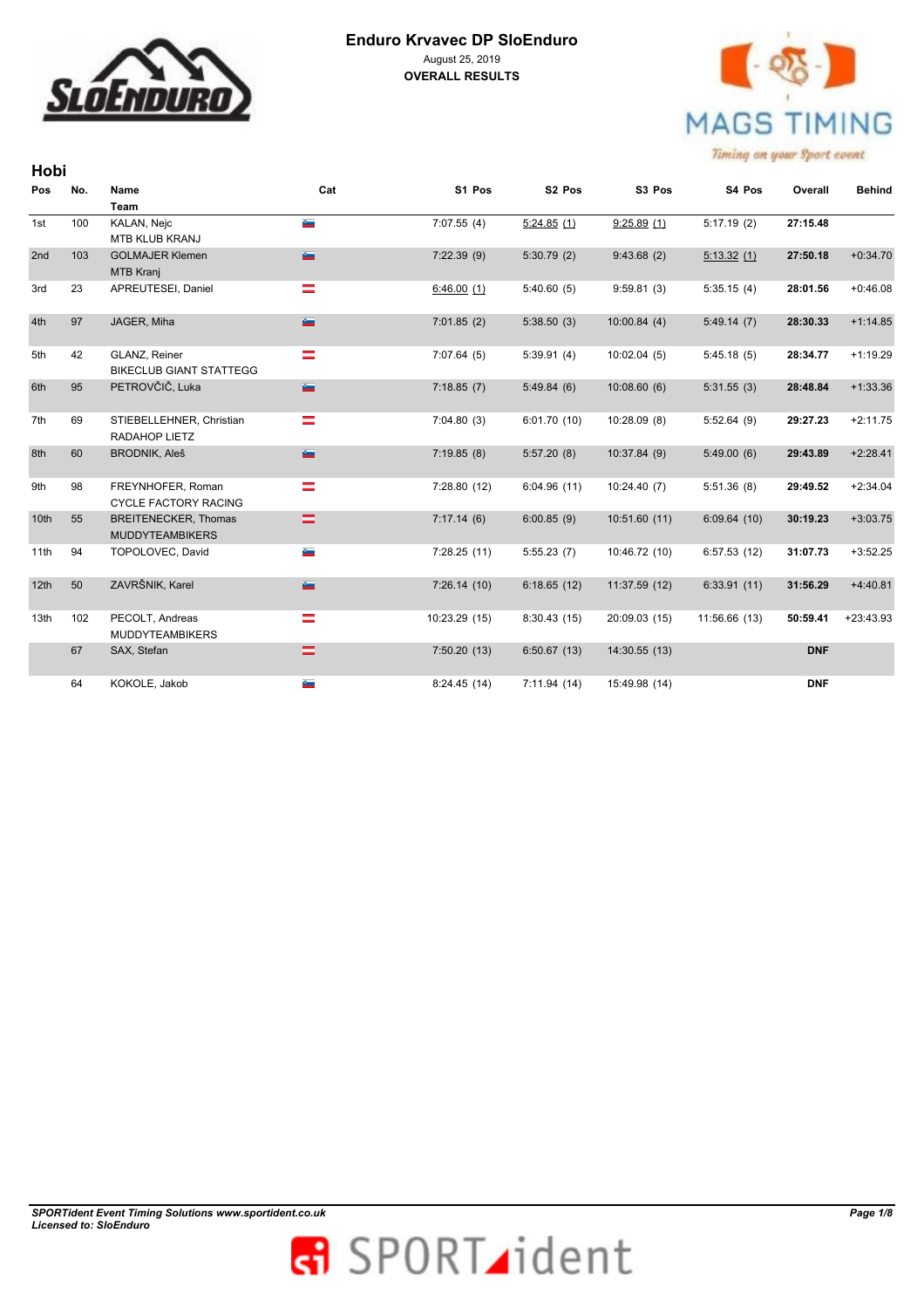



| Junior           |     |                                               |                          |              |                    |               |               |            |               |
|------------------|-----|-----------------------------------------------|--------------------------|--------------|--------------------|---------------|---------------|------------|---------------|
| Pos              | No. | Name                                          | Cat                      | S1 Pos       | S <sub>2</sub> Pos | S3 Pos        | S4 Pos        | Overall    | <b>Behind</b> |
|                  |     | <b>Team</b>                                   |                          |              |                    |               |               |            |               |
| 1st              | 22  | SMOLNIKAR, Jakob<br>ENERGIJATEAM.COM          | $\blacksquare$ U19 (1st) | 6:17.89(1)   | 5:13.10(1)         | 8:58.05(1)    | 5:07.31(1)    | 25:36.35   |               |
| 2 <sub>nd</sub>  | 12  | ČERNIGOJ, Aljaž<br><b>KAMPLC RACING TEAM</b>  | $U19$ (2nd)              | 6:41.89(3)   | 5:20.25(2)         | 9:17.00(2)    | 5:14.95(2)    | 26:34.09   | $+0:57.74$    |
| 3rd              | 105 | SAX Christoph Carl                            | ═                        | 6:59.10(5)   | 5:39.44(3)         | 9:34.05(3)    | 5:25.84(3)    | 27:38.43   | $+2:02.08$    |
| 4th              | 20  | FEIEL, Markus<br><b>DO-BIKER BRUCK/MUR</b>    | =                        | 6:41.00(2)   | 5:40.81(4)         | 9:52.90(5)    | 5:29.12(4)    | 27:43.83   | $+2:07.48$    |
| 5th              | 66  | PODLIPNIK, Enej<br>RAJD LJUBLJANA             | $\blacksquare$ U19 (3rd) | 7:10.70(7)   | 5:46.83(7)         | 9:45.74(4)    | 5:29.80(5)    | 28:13.07   | $+2:36.72$    |
| 6th              | 87  | VOVK, Peter<br><b>CALCIT BIKE TEAM</b>        | $\equiv$ U19 (4th)       | 6:55.35(4)   | 5:45.98(5)         | 9:55.95(6)    | 5:41.36(7)    | 28:18.64   | $+2:42.29$    |
| 7th              | 92  | GREGORIO, Zeno<br>A.S.D 360 MTB               | u li                     | 7:09.10(6)   | 5:47.50(8)         | 10:15.00(9)   | 5:51.06(8)    | 29:02.66   | $+3:26.31$    |
| 8th              | 85  | LENZ, Jakob<br><b>TEAM DORRONG</b>            | =                        | 7:40.14(11)  | 5:46.55(6)         | 10:02.60(7)   | 5:40.75(6)    | 29:10.04   | $+3:33.69$    |
| 9th              | 86  | OFNER, Nico<br>RADLAGER RACING DIVISION, GB S | Ξ                        | 7:25.55(9)   | 5:48.95(9)         | 10:03.50(8)   | 5:56.95(10)   | 29:14.95   | $+3:38.60$    |
| 10 <sub>th</sub> | 89  | SVETE, Rok<br>RAJD LJUBLJANA                  | $\blacksquare$ U19 (5th) | 7:25.04(8)   | 5:58.00(10)        | 11:07.84 (10) | 5:55.44(9)    | 30:26.32   | $+4:49.97$    |
| 11th             | 63  | JERAK, Matej<br>ENERGIJATEAM.COM              | U19(6th)                 | 7:47.89 (14) | 6:14.98(11)        | 11:20.00(11)  | 6:21.40(12)   | 31:44.27   | $+6:07.92$    |
| 12th             | 51  | BAVDAŽ, Rok<br><b>KK ČRN TRN</b>              | ā.                       | 7:43.10(13)  | 6:18.35(13)        | 11:37.20 (14) | 6:12.75(11)   | 31:51.40   | $+6:15.05$    |
| 13th             | 53  | BOŽNAR, Maks<br>PEDAL RACING TEAM             | M(1st)                   | 7:41.29 (12) | 6:32.60(14)        | 11:30.04 (12) | 6:39.00(13)   | 32:22.93   | $+6:46.58$    |
| 14 <sub>th</sub> | 88  | MILANOVIĆ, Marko<br>DEŠ FLEŠ                  | $\Box$ U19 (7th)         | 7:36.10(10)  | 6:17.75(12)        | 11:36.26(13)  | 7:20.08(14)   | 32:50.19   | $+7:13.84$    |
| 15th             | 93  | RAŽEM, Vanja<br><b>CYCLING TEAM FRIULI</b>    | ш                        | 8:36.10(15)  | 6:45.50(15)        | 12:04.60 (15) | 14:24.48 (16) | 41:50.68   | $+16:14.33$   |
| 16th             | 91  | MATEJČIĆ, Tomislav<br><b>BBK TEAM RODEO</b>   | æ.                       | 9:13.45(16)  | 9:01.25(16)        | 17:01.50 (16) | 7:52.05(15)   | 43:08.25   | $+17:31.90$   |
|                  | 84  | LENZ, Paul<br><b>TEAM DORRONG</b>             | ═                        |              |                    |               |               | <b>DNF</b> |               |
|                  | 90  | GORKIČ, Aljaž<br><b>KAMPLC RACING TEAM</b>    | $\blacksquare$ U19       |              |                    |               |               | <b>DNF</b> |               |

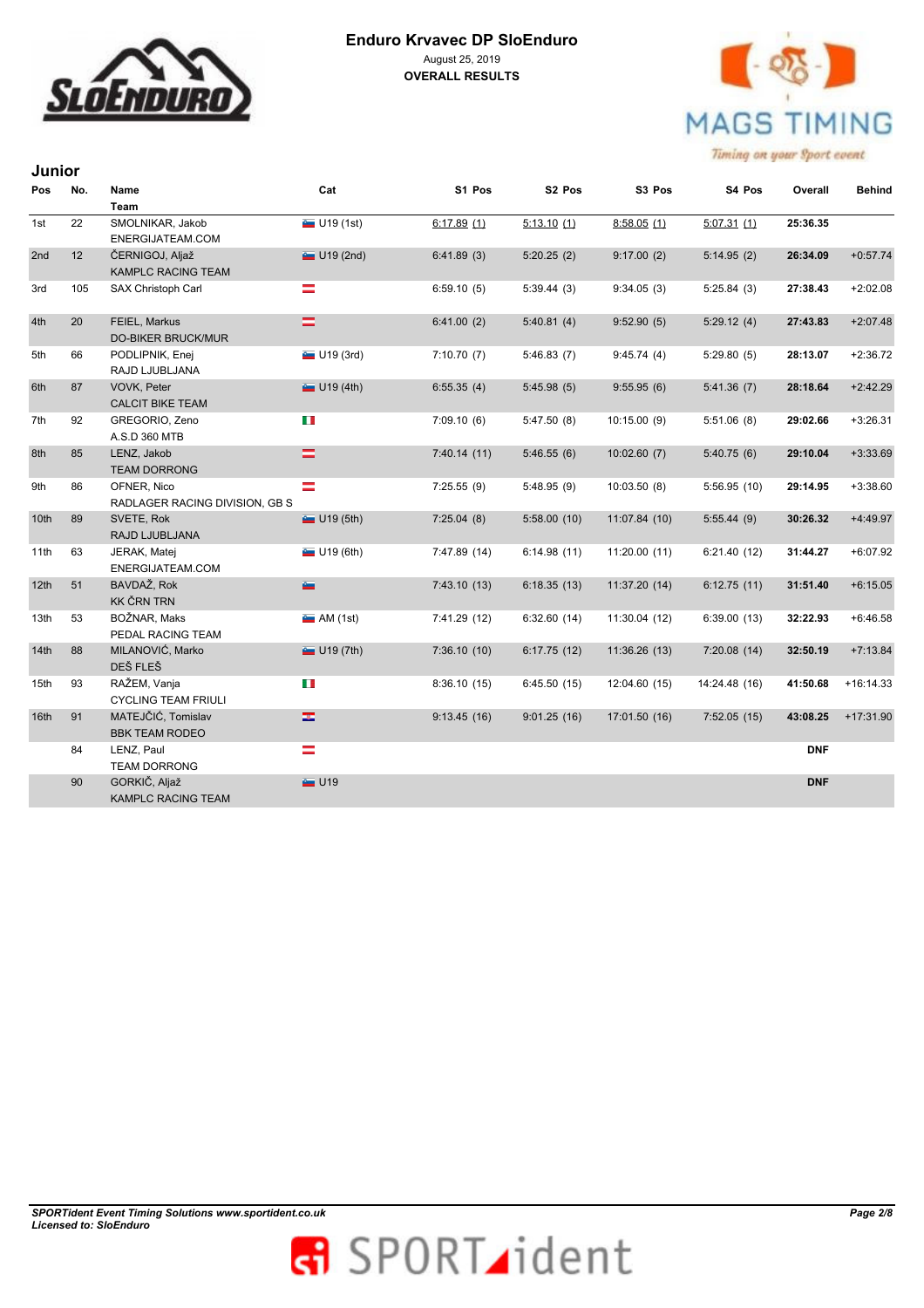



|      | <b>Master 1</b> |                                                   |             |              |             |               |             |          |               |
|------|-----------------|---------------------------------------------------|-------------|--------------|-------------|---------------|-------------|----------|---------------|
| Pos  | No.             | Name                                              | Cat         | S1 Pos       | S2 Pos      | S3 Pos        | S4 Pos      | Overall  | <b>Behind</b> |
|      |                 | <b>Team</b>                                       |             |              |             |               |             |          |               |
| 1st  | 5               | PINGTZER, Peter                                   | $\equiv$    | 6:20.14(1)   | 5:21.84(2)  | 9:07.25(1)    | 5:16.35(2)  | 26:05.58 |               |
| 2nd  | $\overline{7}$  | HUBER, Tino<br><b>TEAM DORRONG</b>                | $=$         | 6:28.75(2)   | 5:28.20(3)  | 9:21.51(3)    | 5:14.30(1)  | 26:32.76 | $+0:27.18$    |
| 3rd  | 24              | TANCIK, Jaka<br>ENERGIJATEAM.COM                  | $M 1$ (1st) | 6:46.55(5)   | 5:21.76(1)  | 9:19.25(2)    | 5:20.82(3)  | 26:48.38 | $+0:42.80$    |
| 4th  | 79              | ČERNIGOJ, Blaž<br>KAMPLC RACING TEAM              | $M 1$ (2nd) | 6:41.89(4)   | 5:33.75(5)  | 9:27.82(4)    | 5:26.35(5)  | 27:09.81 | $+1:04.23$    |
| 5th  | 57              | ČERNILOGAR, Nejc<br>ENERGIJATEAM.COM              | $M 1$ (3rd) | 6:37.55(3)   | 5:42.05(11) | 9:32.24(6)    | 5:22.67(4)  | 27:14.51 | $+1:08.93$    |
| 6th  | 13              | VARNERIN, Stefano<br>A.S.D. FEDERCLUB TRST        | п           | 6:51.80(6)   | 5:30.08(4)  | 9:28.02(5)    | 5:38.38(8)  | 27:28.28 | $+1:22.70$    |
| 7th  | 14              | POTOČIN, Mitja<br><b>KD HRASTNIK</b>              | M 1 (4th)   | 7:02.00(8)   | 5:35.02(6)  | 9:37.55(8)    | 5:28.47(6)  | 27:43.04 | $+1:37.46$    |
| 8th  | 28              | FINK, Marko<br>ŠKD PANK KURA                      | M 1 (5th)   | 7:00.10(7)   | 5:37.92(7)  | 9:45.06(9)    | 5:40.68(9)  | 28:03.76 | $+1:58.18$    |
| 9th  | 40              | BAČNAR, Janko<br>PEDAL RACING TEAM                | M 1 (6th)   | 7:05.55(11)  | 5:44.20(13) | 9:59.55(12)   | 5:30.90(7)  | 28:20.20 | $+2:14.62$    |
| 10th | 76              | HOLC, Andrej<br>B.V.G. GULČ - BTS COMPANY         | M 1 (7th)   | 7:12.50(13)  | 5:43.21(12) | 9:34.83(7)    | 5:51.72(13) | 28:22.26 | $+2:16.68$    |
| 11th | 81              | MUZGA, Jernej<br><b>MTB TRBOVLJE</b>              | M 1 (8th)   | 7:03.80(9)   | 5:39.42 (9) | 10:06.78 (13) | 5:45.41(10) | 28:35.41 | $+2:29.83$    |
| 12th | 77              | PRAČEK, Janez<br><b>KAMPLC RACING TEAM</b>        | $M 1$ (9th) | 7:25.50(17)  | 5:41.65(10) | 9:50.79(11)   | 5:50.34(11) | 28:48.28 | $+2:42.70$    |
| 13th | 59              | MESEC, Rožle<br>RAJD LJUBLJANA                    | M 1 (10th)  | 7:21.25(15)  | 5:38.63(8)  | 9:49.50(10)   | 6:11.64(18) | 29:01.02 | $+2:55.44$    |
| 14th | 58              | RESMAN, Primož<br><b>KK ZAVRŠNICA</b>             | M (11th)    | 7:06.70 (12) | 5:54.54(15) | 10:32.25 (15) | 5:53.09(14) | 29:26.58 | $+3:21.00$    |
| 15th | 74              | <b>KUNZ, Oliver</b><br>BEFLY WORLD TEAM           | ▀           | 7:42.04 (19) | 6:05.88(19) | 10:24.08 (14) | 5:50.51(12) | 30:02.51 | $+3:56.93$    |
| 16th | 75              | MEIER, Benjamin<br><b>BIKECLUB GIANT STATTEGG</b> | $=$         | 7:05.35(10)  | 6:04.95(18) | 10:51.19 (17) | 6:04.65(16) | 30:06.14 | $+4:00.56$    |
| 17th | 44              | SPRUK, Miha<br><b>CALCIT BIKE TEAM</b>            | M 1 (12th)  | 7:14.39(14)  | 5:56.53(16) | 10:49.53 (16) | 6:23.13(20) | 30:23.58 | $+4:18.00$    |
| 18th | 45              | <b>GRUBER, Markus</b><br><b>MUDDYTEAMBIKERS</b>   | =           | 7:22.50(16)  | 5:49.88(14) | 11:02.10(18)  | 6:17.84(19) | 30:32.32 | $+4:26.74$    |
| 19th | 62              | HUBER, Philipp<br>RADLAGER MOUNTAINBIKEVEREIN     | Ξ           | 7:42.25 (20) | 6:27.75(20) | 11:07.44 (19) | 6:08.59(17) | 31:26.03 | $+5:20.45$    |
| 20th | 78              | PILIH, Kristijan<br><b>KAMPLC RACING TEAM</b>     | E(L(1st))   | 7:35.04(18)  | 6:03.63(17) | 17:18.06 (20) | 5:57.23(15) | 36:53.96 | $+10:48.38$   |

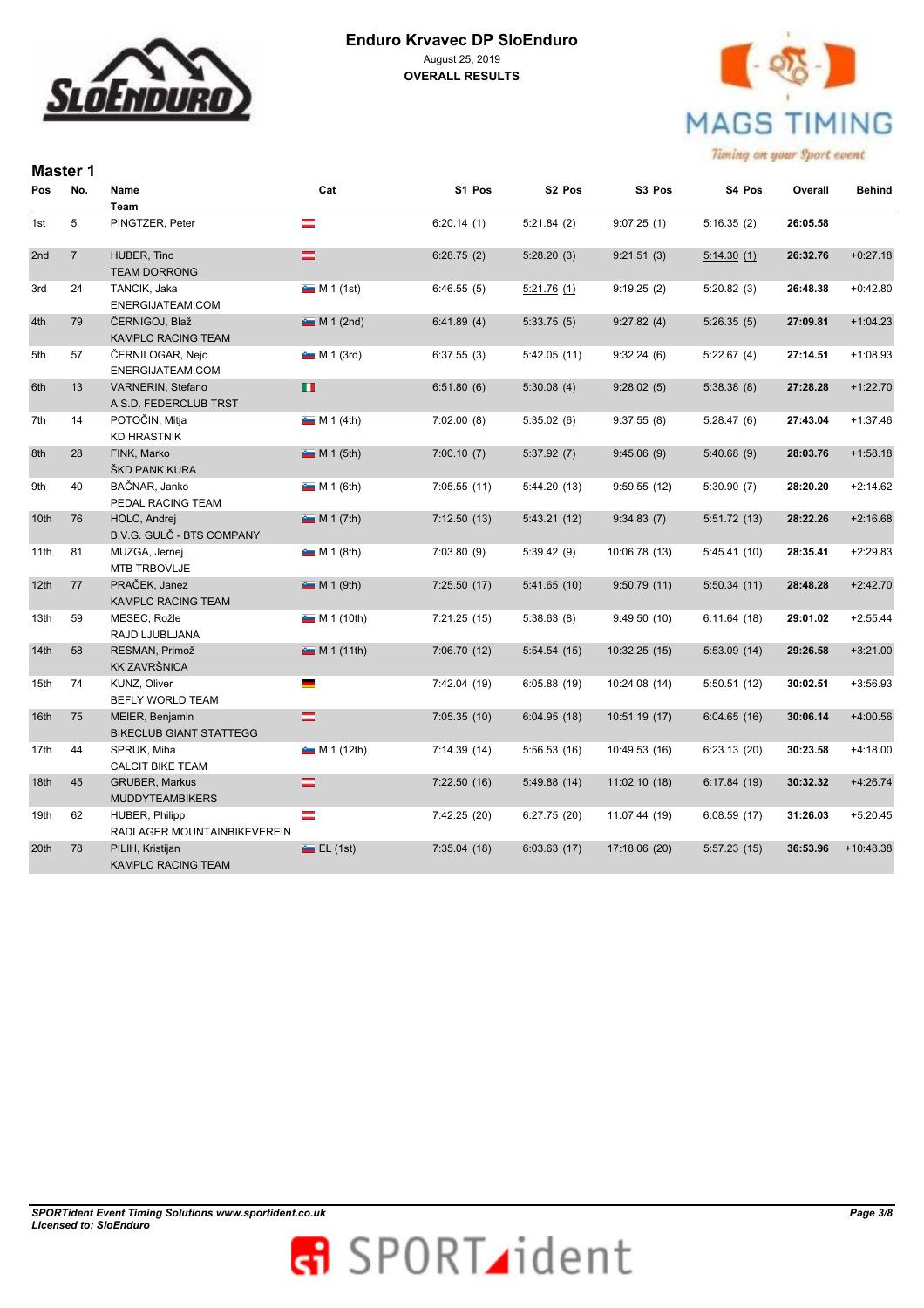

**Master 2** 



|     | $N = 1$ |                             |               |            |                    |                    |            |            |               |  |  |
|-----|---------|-----------------------------|---------------|------------|--------------------|--------------------|------------|------------|---------------|--|--|
| Pos | No.     | Name                        | Cat           | S1 Pos     | S <sub>2</sub> Pos | S <sub>3</sub> Pos | S4 Pos     | Overall    | <b>Behind</b> |  |  |
|     |         | Team                        |               |            |                    |                    |            |            |               |  |  |
| 1st | 15      | STRES, Sebastjan            | $E = EL(1st)$ | 6:32.35(1) | 5:27.04(1)         | 9:19.65(1)         | 5:10.70(1) | 26:29.74   |               |  |  |
|     |         | KAMPLC RACING TEAM          |               |            |                    |                    |            |            |               |  |  |
| 2nd | 82      | OGRIS, Uroš                 | $M 2$ (1st)   | 7:31.64(7) | 5:47.55(2)         | 9:48.84(2)         | 5:40.95(2) | 28:48.98   | $+2:19.24$    |  |  |
|     |         | <b>MTB KLUB KRANJ</b>       |               |            |                    |                    |            |            |               |  |  |
| 3rd | 27      | PROSEN, Marko               | $M 2$ (2nd)   | 7:15.55(3) | 6:00.93(4)         | 10:33.15(3)        | 5:55.76(3) | 29:45.39   | $+3:15.65$    |  |  |
|     |         | KAMPLC RACING TEAM          |               |            |                    |                    |            |            |               |  |  |
| 4th | 52      | <b>BELINGAR, Branko</b>     | $M 2$ (3rd)   | 7:20.64(5) | 5:53.20(3)         | 10:35.40(4)        | 6:21.40(5) | 30:10.64   | $+3:40.90$    |  |  |
|     |         | ŠKTD AVčE                   |               |            |                    |                    |            |            |               |  |  |
| 5th | 26      | NAGODE, Grega               | M 2(4th)      | 7:17.04(4) | 6:13.38(5)         | 11:41.30(5)        | 6:08.93(4) | 31:20.65   | $+4:50.91$    |  |  |
|     |         | ENERGIJATEAM.COM            |               |            |                    |                    |            |            |               |  |  |
| 6th | 49      | STADLBERGER, Christian      | ⋍             | 7:20.75(6) | 6:18.88(6)         | 11:45.62(6)        | 6:38.80(6) | 32:04.05   | $+5:34.31$    |  |  |
|     |         | RADLAGER MOUNTAINBIKEVEREIN |               |            |                    |                    |            |            |               |  |  |
| 7th | 47      | LENZ, Matthias              | $=$           | 8:22.80(8) | 7:25.72(8)         | 14:51.30(7)        | 7:35.09(7) | 38:14.91   | $+11:45.17$   |  |  |
|     |         | <b>TEAM DORRONG</b>         |               |            |                    |                    |            |            |               |  |  |
|     | 83      | TAUCER, David               | п             | 6:56.70(2) | 6:32.90(7)         |                    |            | <b>DNF</b> |               |  |  |
|     |         | A.S.D. FEDERCLUB TRST       |               |            |                    |                    |            |            |               |  |  |
|     |         |                             |               |            |                    |                    |            |            |               |  |  |

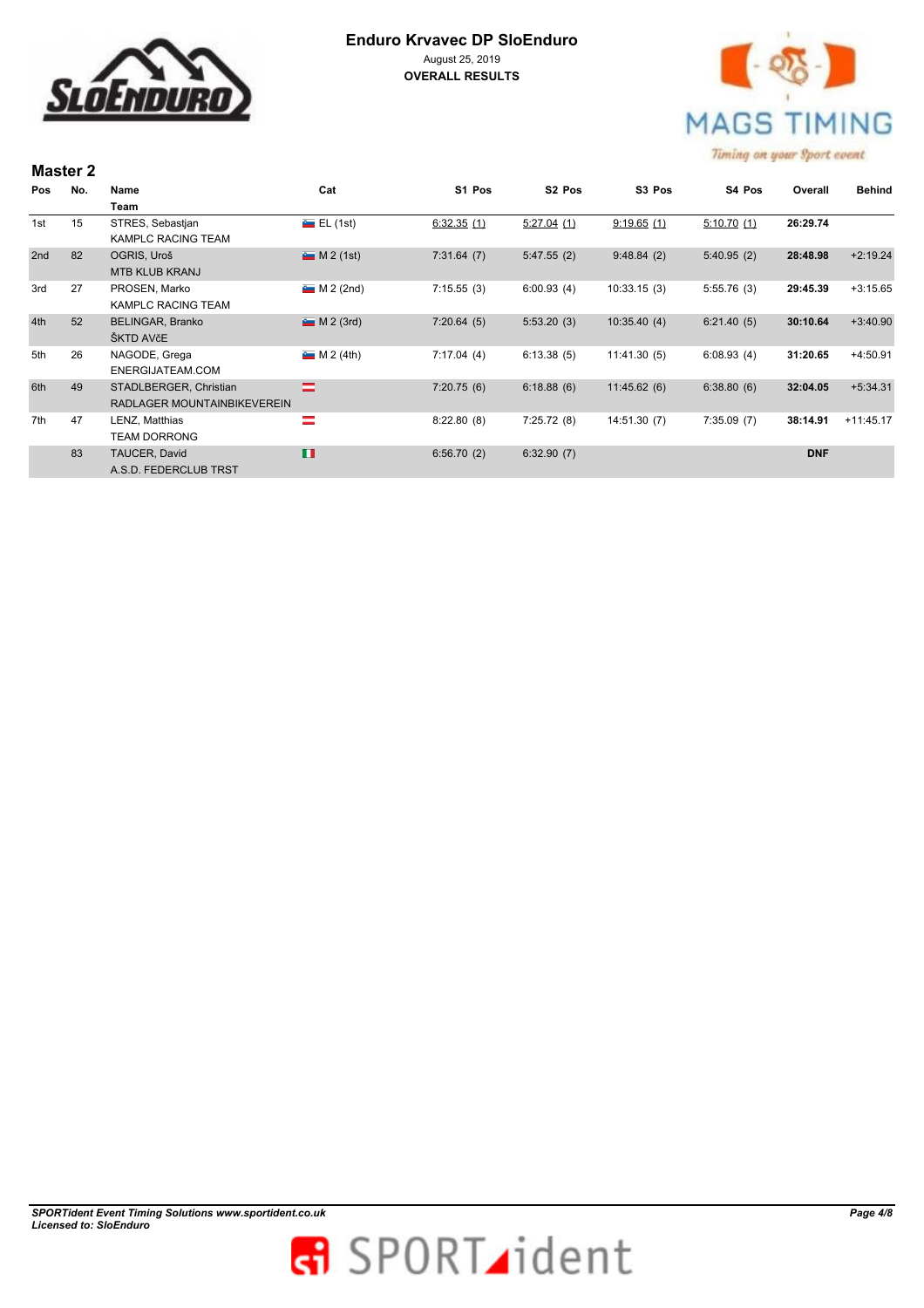

#### **Enduro Krvavec DP SloEnduro** August 25, 2019

**OVERALL RESULTS**



|     | Master 3 |                           |            |            |                    |                    |            |          |               |  |  |  |
|-----|----------|---------------------------|------------|------------|--------------------|--------------------|------------|----------|---------------|--|--|--|
| Pos | No.      | Name                      | Cat        | S1 Pos     | S <sub>2</sub> Pos | S <sub>3</sub> Pos | S4 Pos     | Overall  | <b>Behind</b> |  |  |  |
|     |          | Team                      |            |            |                    |                    |            |          |               |  |  |  |
| 1st | 46       | <b>BRUS, Martin</b>       | M3(1st)    | 7:34.89(2) | 6:13.55(1)         | 11:36.73(1)        | 6:32.33(1) | 31:57.50 |               |  |  |  |
|     |          | <b>KAMPLC RACING TEAM</b> |            |            |                    |                    |            |          |               |  |  |  |
| 2nd | 48       | ZUPAN, Tine               | $M3$ (2nd) | 7:13.04(1) | 6:22.24(2)         | 12:25.10(2)        | 6:40.49(2) | 32:40.87 | $+0:43.37$    |  |  |  |
|     |          | <b>SCOTT TEAM</b>         |            |            |                    |                    |            |          |               |  |  |  |

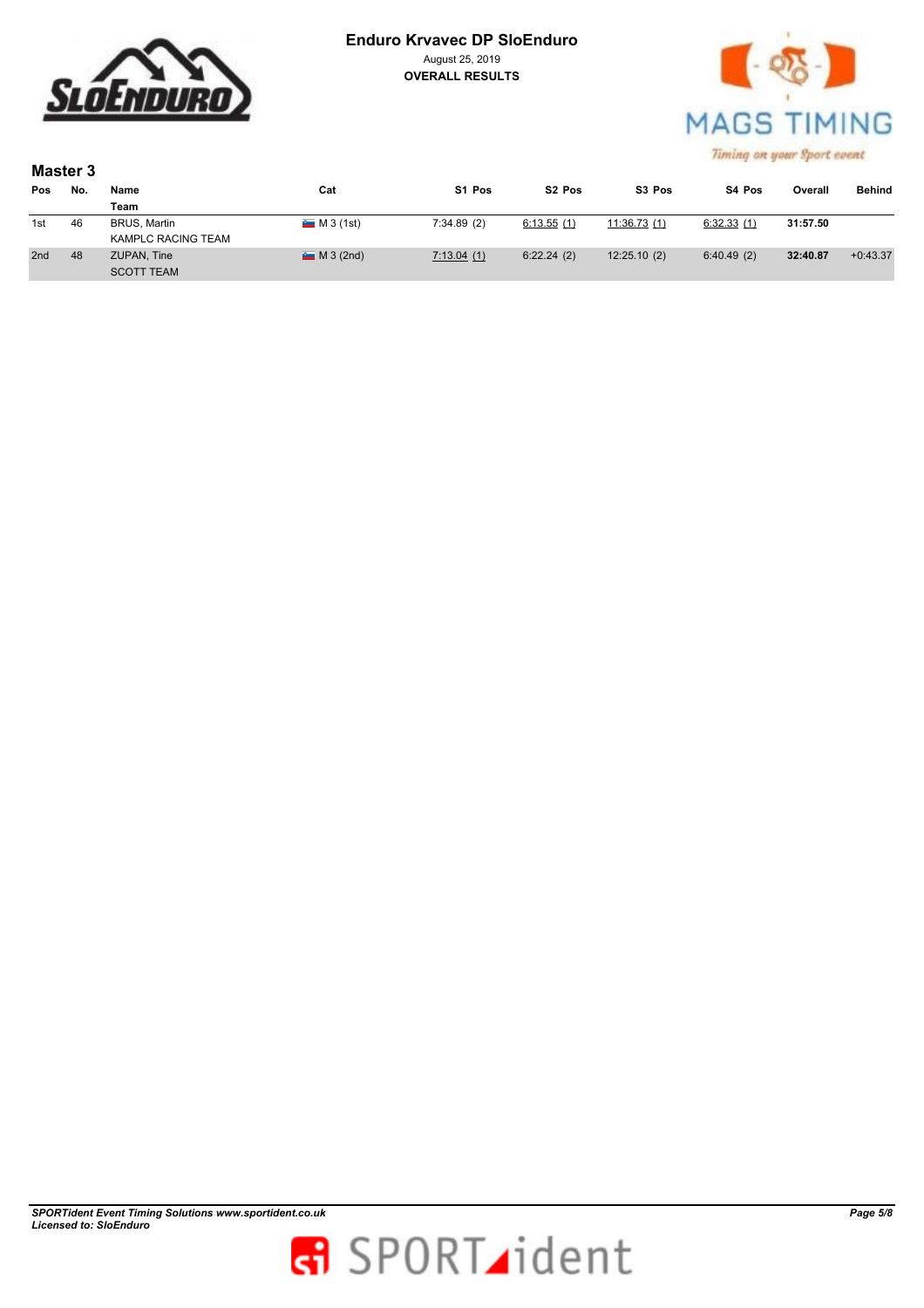

**Men** 



| No.            | Name                                                           | Cat                                                                                                                                                                                                                                                                                                             | S1 Pos                                                                                                                                                                  |                                                                                                                                     |                                                                                                             |                                                                                                       | Overall                                                                             | Behind                                                                                                         |
|----------------|----------------------------------------------------------------|-----------------------------------------------------------------------------------------------------------------------------------------------------------------------------------------------------------------------------------------------------------------------------------------------------------------|-------------------------------------------------------------------------------------------------------------------------------------------------------------------------|-------------------------------------------------------------------------------------------------------------------------------------|-------------------------------------------------------------------------------------------------------------|-------------------------------------------------------------------------------------------------------|-------------------------------------------------------------------------------------|----------------------------------------------------------------------------------------------------------------|
|                | Team                                                           |                                                                                                                                                                                                                                                                                                                 |                                                                                                                                                                         |                                                                                                                                     |                                                                                                             |                                                                                                       |                                                                                     |                                                                                                                |
| $\mathbf{1}$   | FEJER, Max                                                     | =                                                                                                                                                                                                                                                                                                               | 6:05.70(2)                                                                                                                                                              | 5:06.93(1)                                                                                                                          | 8:24.98(1)                                                                                                  | 4:50.40(1)                                                                                            | 24:28.01                                                                            |                                                                                                                |
|                | <b>TEAM DORRONG</b>                                            |                                                                                                                                                                                                                                                                                                                 |                                                                                                                                                                         |                                                                                                                                     |                                                                                                             |                                                                                                       |                                                                                     |                                                                                                                |
| 3              | TRAFELLA, Max                                                  |                                                                                                                                                                                                                                                                                                                 | 6:12.00(3)                                                                                                                                                              | 5:08.40(2)                                                                                                                          | 8:42.26(2)                                                                                                  | 5:04.98(3)                                                                                            | 25:07.64                                                                            | $+0:39.63$                                                                                                     |
|                | <b>DO-BIKER BRUCK/MUR</b>                                      |                                                                                                                                                                                                                                                                                                                 |                                                                                                                                                                         |                                                                                                                                     |                                                                                                             |                                                                                                       |                                                                                     |                                                                                                                |
| $\overline{2}$ | MIHALKOVITS, Peter                                             | ═                                                                                                                                                                                                                                                                                                               | 6:22.95(4)                                                                                                                                                              | 5:21.29(4)                                                                                                                          | 8:49.41(3)                                                                                                  | 5:04.56(2)                                                                                            | 25:38.21                                                                            | $+1:10.20$                                                                                                     |
|                | RADWELT MK FACTORY RACING                                      |                                                                                                                                                                                                                                                                                                                 |                                                                                                                                                                         |                                                                                                                                     |                                                                                                             |                                                                                                       |                                                                                     |                                                                                                                |
| 8              | PLESNICAR, Riccardo                                            | п                                                                                                                                                                                                                                                                                                               | 6:33.39(7)                                                                                                                                                              | 5:17.97(3)                                                                                                                          | 9:01.27(5)                                                                                                  | 5:14.20(5)                                                                                            | 26:06.83                                                                            | $+1:38.82$                                                                                                     |
|                | <b>U.C. CAPRIVESI</b>                                          |                                                                                                                                                                                                                                                                                                                 |                                                                                                                                                                         |                                                                                                                                     |                                                                                                             |                                                                                                       |                                                                                     |                                                                                                                |
| 6              | MARKIČ, Jan                                                    | $E = EL(1st)$                                                                                                                                                                                                                                                                                                   | 6:38.64(9)                                                                                                                                                              | 5:23.15(5)                                                                                                                          | 8:54.93(4)                                                                                                  | 5:11.35(4)                                                                                            | 26:08.07                                                                            | $+1:40.06$                                                                                                     |
|                | ŠKTD AVČE                                                      |                                                                                                                                                                                                                                                                                                                 |                                                                                                                                                                         |                                                                                                                                     |                                                                                                             |                                                                                                       |                                                                                     |                                                                                                                |
| 25             | KRAŠOVEC, Tim                                                  | E(L (2nd))                                                                                                                                                                                                                                                                                                      | 6:40.60(10)                                                                                                                                                             | 5:24.83(6)                                                                                                                          | 9:11.63(7)                                                                                                  | 5:33.10(8)                                                                                            | 26:50.16                                                                            | $+2:22.15$                                                                                                     |
|                | <b>WOLF RACING TEAM</b>                                        |                                                                                                                                                                                                                                                                                                                 |                                                                                                                                                                         |                                                                                                                                     |                                                                                                             |                                                                                                       |                                                                                     |                                                                                                                |
| 9              | BRAIDOT, Stefano                                               | ш                                                                                                                                                                                                                                                                                                               | 6:32.29(6)                                                                                                                                                              | 5:29.83(8)                                                                                                                          | 9:47.27(10)                                                                                                 | 5:20.58(6)                                                                                            | 27:09.97                                                                            | $+2:41.96$                                                                                                     |
|                | <b>U.C. CAPRIVESI</b>                                          |                                                                                                                                                                                                                                                                                                                 |                                                                                                                                                                         |                                                                                                                                     |                                                                                                             |                                                                                                       |                                                                                     |                                                                                                                |
| 17             | <b>BERGINC, Matic</b>                                          | $E = EL(3rd)$                                                                                                                                                                                                                                                                                                   | 6:49.25(12)                                                                                                                                                             | 5:34.60(9)                                                                                                                          | 9:41.39(9)                                                                                                  | 5:33.00(7)                                                                                            | 27:38.24                                                                            | $+3:10.23$                                                                                                     |
|                | RAJD LJUBLJANA                                                 |                                                                                                                                                                                                                                                                                                                 |                                                                                                                                                                         |                                                                                                                                     |                                                                                                             |                                                                                                       |                                                                                     |                                                                                                                |
| 16             | DE SABBATA, Davide                                             | ш                                                                                                                                                                                                                                                                                                               | 6:53.75(13)                                                                                                                                                             | 5:35.62(10)                                                                                                                         | 9:36.45(8)                                                                                                  | 5:38.48(11)                                                                                           | 27:44.30                                                                            | $+3:16.29$                                                                                                     |
|                | ASD TEAM GRANZON                                               |                                                                                                                                                                                                                                                                                                                 |                                                                                                                                                                         |                                                                                                                                     |                                                                                                             |                                                                                                       |                                                                                     |                                                                                                                |
| 10             | FREYNHOFER, Marco                                              |                                                                                                                                                                                                                                                                                                                 | 6:34.00(8)                                                                                                                                                              | 5:37.31(11)                                                                                                                         | 9:55.89(12)                                                                                                 | 5:38.35(10)                                                                                           | 27:45.55                                                                            | $+3:17.54$                                                                                                     |
|                | <b>CYCLE FACTORY RACING</b>                                    |                                                                                                                                                                                                                                                                                                                 |                                                                                                                                                                         |                                                                                                                                     |                                                                                                             |                                                                                                       |                                                                                     |                                                                                                                |
| 11             | FREUDENBERG, Philipp                                           |                                                                                                                                                                                                                                                                                                                 | 6:29.85(5)                                                                                                                                                              | 5:42.44(13)                                                                                                                         | 10:00.11(14)                                                                                                | 5:41.05(12)                                                                                           | 27:53.45                                                                            | $+3:25.44$                                                                                                     |
|                |                                                                |                                                                                                                                                                                                                                                                                                                 |                                                                                                                                                                         |                                                                                                                                     |                                                                                                             |                                                                                                       |                                                                                     |                                                                                                                |
|                |                                                                |                                                                                                                                                                                                                                                                                                                 |                                                                                                                                                                         |                                                                                                                                     |                                                                                                             |                                                                                                       |                                                                                     | $+3:28.41$                                                                                                     |
|                |                                                                |                                                                                                                                                                                                                                                                                                                 |                                                                                                                                                                         |                                                                                                                                     |                                                                                                             |                                                                                                       |                                                                                     |                                                                                                                |
|                |                                                                |                                                                                                                                                                                                                                                                                                                 |                                                                                                                                                                         | 5:45.56(15)                                                                                                                         | 10:22.85(15)                                                                                                | 5:38.00(9)                                                                                            |                                                                                     | $+4:20.54$                                                                                                     |
|                |                                                                |                                                                                                                                                                                                                                                                                                                 |                                                                                                                                                                         |                                                                                                                                     |                                                                                                             |                                                                                                       |                                                                                     |                                                                                                                |
|                |                                                                |                                                                                                                                                                                                                                                                                                                 |                                                                                                                                                                         |                                                                                                                                     |                                                                                                             |                                                                                                       |                                                                                     | $+6:45.46$                                                                                                     |
|                |                                                                |                                                                                                                                                                                                                                                                                                                 |                                                                                                                                                                         |                                                                                                                                     |                                                                                                             |                                                                                                       |                                                                                     |                                                                                                                |
|                |                                                                |                                                                                                                                                                                                                                                                                                                 |                                                                                                                                                                         |                                                                                                                                     |                                                                                                             |                                                                                                       |                                                                                     | $+7:22.71$                                                                                                     |
|                |                                                                |                                                                                                                                                                                                                                                                                                                 |                                                                                                                                                                         |                                                                                                                                     |                                                                                                             |                                                                                                       |                                                                                     |                                                                                                                |
|                |                                                                |                                                                                                                                                                                                                                                                                                                 |                                                                                                                                                                         |                                                                                                                                     |                                                                                                             |                                                                                                       |                                                                                     | $+9:54.89$                                                                                                     |
|                |                                                                |                                                                                                                                                                                                                                                                                                                 |                                                                                                                                                                         |                                                                                                                                     |                                                                                                             |                                                                                                       |                                                                                     |                                                                                                                |
|                |                                                                |                                                                                                                                                                                                                                                                                                                 |                                                                                                                                                                         |                                                                                                                                     |                                                                                                             |                                                                                                       |                                                                                     | $+13:16.17$                                                                                                    |
|                |                                                                |                                                                                                                                                                                                                                                                                                                 |                                                                                                                                                                         |                                                                                                                                     |                                                                                                             |                                                                                                       |                                                                                     |                                                                                                                |
|                |                                                                |                                                                                                                                                                                                                                                                                                                 |                                                                                                                                                                         |                                                                                                                                     |                                                                                                             |                                                                                                       |                                                                                     |                                                                                                                |
|                |                                                                |                                                                                                                                                                                                                                                                                                                 |                                                                                                                                                                         |                                                                                                                                     |                                                                                                             |                                                                                                       |                                                                                     |                                                                                                                |
|                |                                                                |                                                                                                                                                                                                                                                                                                                 |                                                                                                                                                                         |                                                                                                                                     |                                                                                                             |                                                                                                       |                                                                                     |                                                                                                                |
|                |                                                                |                                                                                                                                                                                                                                                                                                                 |                                                                                                                                                                         |                                                                                                                                     |                                                                                                             |                                                                                                       |                                                                                     |                                                                                                                |
|                |                                                                |                                                                                                                                                                                                                                                                                                                 |                                                                                                                                                                         |                                                                                                                                     |                                                                                                             |                                                                                                       |                                                                                     |                                                                                                                |
|                |                                                                |                                                                                                                                                                                                                                                                                                                 |                                                                                                                                                                         |                                                                                                                                     |                                                                                                             |                                                                                                       |                                                                                     |                                                                                                                |
|                | 56<br>21<br>54<br>73<br>70<br>68<br>71<br>39<br>$\overline{4}$ | ŠTUCIN, Jan<br>PEDAL RACING TEAM<br>MOČILNIK, Jaka<br>ENERGIJATEAM.COM<br>BRADAČ, Andraž<br>ŠKD PANK KURA<br>ŠTANGELJ, Jure<br>ŠKD PANK KURA<br>REITER, Korbinian<br>SCHILDBECK, Sascha<br>CYCLE FACTORY RACING<br>FUERSCH, Kevin<br>NEGOVETTI, Elia<br>A.S.D. FEDERCLUB TRST<br>HUTH, Nejc<br>ENERGIJATEAM.COM | $=$<br>$=$<br>Ξ<br>$E = EL(4th)$<br>E(L(5th))<br>M(1st)<br>M(2nd)<br>-<br>BAVARIAN DREAM BOYS CYCLING T<br>≕<br>-<br>BAVARIAN DREAM BOYS CYCLING T<br>u<br><b>Au</b> EL | 6:46.14(11)<br>7:02.14(15)<br>7:41.55(17)<br>8:14.85(19)<br>8:03.70 (18)<br>7:19.14(16)<br>9:29.70(20)<br>6:55.20(14)<br>6:03.29(1) | S <sub>2</sub> Pos<br>5:38.53(12)<br>5:45.10(14)<br>6:23.80(17)<br>6:44.40(18)<br>6:04.73(16)<br>5:27.63(7) | S3 Pos<br>9:48.00(11)<br>9:58.66(13)<br>10:52.42 (17)<br>12:23.85 (18)<br>10:29.63 (16)<br>9:08.56(6) | S4 Pos<br>5:43.75(13)<br>7:48.16(16)<br>6:19.65(14)<br>7:10.95(15)<br>13:50.68 (17) | 27:56.42<br>28:48.55<br>31:13.47<br>31:50.72<br>34:22.90<br>37:44.18<br><b>DNF</b><br><b>DNF</b><br><b>DNF</b> |

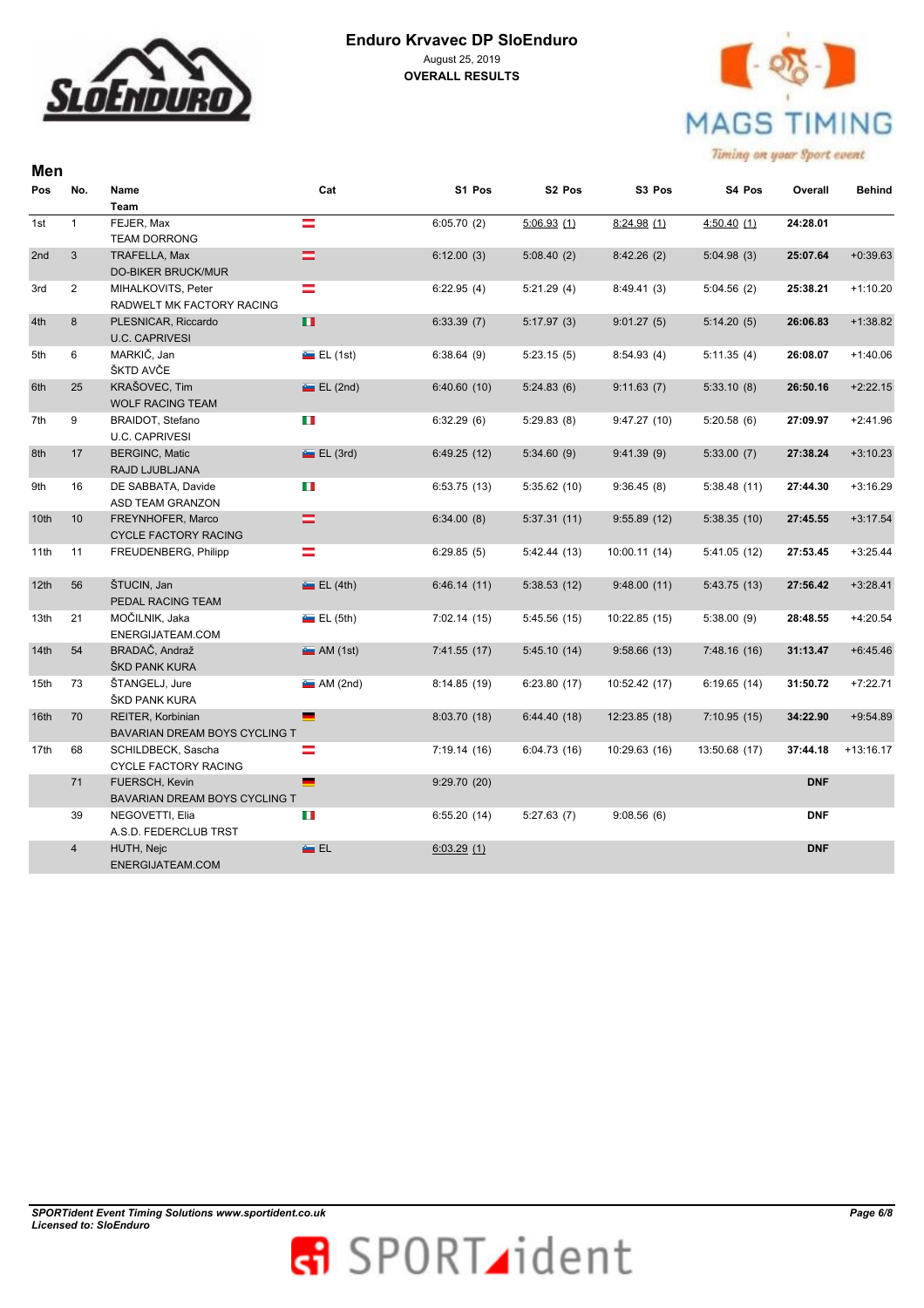

# **Enduro Krvavec DP SloEnduro** August 25, 2019

**OVERALL RESULTS**



| Women |     |                         |                  |            |                    |             |            |            |               |
|-------|-----|-------------------------|------------------|------------|--------------------|-------------|------------|------------|---------------|
| Pos   | No. | Name                    | Cat              | S1 Pos     | S <sub>2</sub> Pos | S3 Pos      | S4 Pos     | Overall    | <b>Behind</b> |
|       |     | Team                    |                  |            |                    |             |            |            |               |
| 1st   | 34  | PERŠE, Tina             | $\sim$ W (1st)   | 7:15.45(1) | 5:53.20(1)         | 10:21.09(1) | 6:05.50(1) | 29:35.24   |               |
|       |     | <b>CALCIT BIKE TEAM</b> |                  |            |                    |             |            |            |               |
| 2nd   | 33  | DOBNIG, Yana            | =                | 7:25.45(2) | 6:12.86(3)         | 11:00.54(3) | 6:40.83(3) | 31:19.68   | $+1:44.44$    |
|       |     | <b>TEAM DORRONG</b>     |                  |            |                    |             |            |            |               |
| 3rd   | 104 | RUTAR Tjaša             | W(2nd)           | 8:36.55(4) | 6:55.53(4)         | 11:48.63(4) | 6:39.58(2) | 34:00.29   | $+4:25.05$    |
|       |     | KD RAJD                 |                  |            |                    |             |            |            |               |
|       | 35  | HORVAT, Špela           | $\blacksquare$ W | 7:44.80(3) | 6:11.85(2)         | 10:58.99(2) |            | <b>DNF</b> |               |
|       |     |                         |                  |            |                    |             |            |            |               |